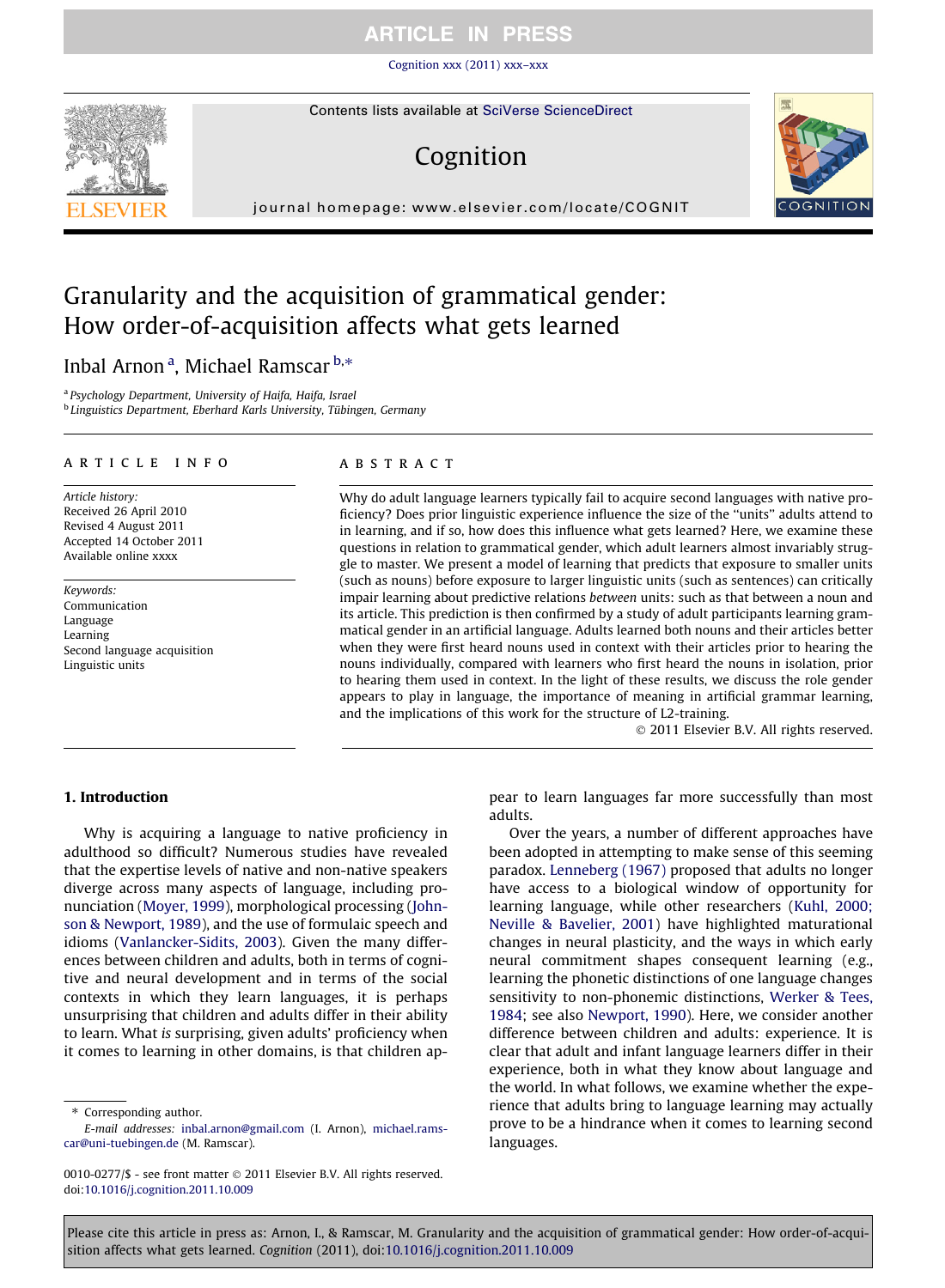### 1.1. Differences between L1 an L2 learners

Unlike children, adults come to the task of language learning with a great deal of experience with language: they know about words and grammar, and they almost certainly have knowledge of the lexical and grammatical semantics of their first language. The speech directed at adult learners also differs from that directed at children: adult-to-adult speech tends to be longer, less repetitive, and less prosodically informative (e.g., [Fernald et al.,](#page-11-0) [1989; Fisher & Tokura, 1996\)](#page-11-0), and at least in classroom settings, it often emphasizes single vocabulary items [\(Doughty & Williams, 1998\)](#page-11-0). Moreover, the vast majority of the adult learners whose abilities are studied are literate, and come to the task of language learning with prior knowledge and beliefs regarding the way sentences and utterances can be segmented into individual words. It is possible that the difference in the background knowledge each brings to language learning, and the different input each learns from, may in turn influence the size of the ''linguistic units'' children and adults are able to discriminate and use in early language learning.

Comparing the speech of young children and adult L2 learners offers some initial support for this suggestion. Early childhood speech includes multi-word utterances like 'how-are-you' or 'what-is-that' (e.g., [Peters, 1983](#page-12-0)), and there is little evidence that children can ''fully-analyze'' these sequences in terms of their smaller lexical units. Indeed, detailed studies of 2-year olds' speech suggest that a high proportion of the identifiable multi-word utterances they produce are relatively 'frozen' suggesting that children of this age have limited productive knowledge of their parts ([Lieven, Pine, & Baldwin, 1997](#page-12-0)). Moreover, most of the 'non-frozen' utterances that children of this age produce can be derived from previous utterances using simple combinatorial operations involving the addition or substitution of a single word [\(Bannard, Lieven, &](#page-10-0) [Tomasello, 2009; Lieven, Behrens, Speares, & Tomasello,](#page-10-0) [2003; Lieven, Salomo, & Tomasello, 2009](#page-10-0)). This suggests that, at least initially, many of the lexical ''units'' children use and understand may not have been discriminated from the larger constructions they are encountered in ([Bannard](#page-10-0) [& Matthews, 2008; Goldberg, 2006; Tomasello, 2003\)](#page-10-0).

In contrast, the language of adult L2 learners is often described as overly-flexible (or non-formulaic; e.g., [Fillmore,](#page-11-0) [1979; Pawley & Syder, 1980; Wray, 2002](#page-11-0)). Under-segmented speech (e.g., where two units are treated as one, as in give-it the ball) is rare in adult L2 learners. Instead, adult learners tend to treat chunks of language as more flexible than they actually are, producing deviant collocations like 'being taking care of' or 'put more attention to' [\(Yorio, 1989\)](#page-13-0); concomitant under- or misuse of idioms and formulaic expressions is common, and is often cited as a hallmark of non-native language use ([Ellis, Sheen,](#page-11-0) [Murakami, & Takashima, 2008; Granger, 1998; Wray,](#page-11-0) [2002, 2004, 2008;](#page-11-0) see [Bardovi-Harlig, 2009](#page-11-0) for a review).

Here we examine the effect that starting with smaller or larger ''linguistic units'' (see also [Elman, 1993; Newport,](#page-11-0) [1990](#page-11-0)) has on subsequent learning by examining adults learning of an artificial grammatical gender system. Learning the agreement patterns between articles and nouns in

languages with grammatical gender is difficult for non-native speakers to master (see e.g., [Harley, 1979; Scherag, De](#page-11-0)[muth, Roesler, Neville, & Roeder, 2004](#page-11-0)). If some of this difficulty is down to the units that adult learners attend to and employ, then manipulating access and exposure to these units should result in marked changes in learning. In particular, if starting with smaller units of language is what inhibits adults' learning, then having them learn in conditions in which the article and the noun are less differentiated, and less easy to discriminate between, should facilitate learning of the relation between them.

## 1.2. Grammatical gender

Grammatical gender is a system found in many languages. It assigns all nouns (including inanimate ones) to noun classes, usually marking neighboring words for agreement [\(Corbett, 1991](#page-11-0)). In Hebrew, for example, verbs and adjectives are marked for gender, while in Spanish and French, articles have to agree in gender with the nouns they precede (e.g., la pelota – the-Feminine ball-Feminine vs. el vaso the-Masculine glass-Masculine. In all languages that mark gender, knowing a noun's gender is essential for correct sentence construction.

Although children master grammatical gender relatively early (see [Slobin, 1985](#page-12-0) for cross-linguistic reports) and make few mistakes in spontaneous speech [\(Bassano,](#page-11-0) [Maillochon, & Mottet, 2008; \(Karmiloff-Smith, 1979; Slo](#page-11-0)[bin, 1985\)](#page-11-0), L2 learners have persistent difficulty with grammatical gender even after extensive exposure ([Dewa](#page-11-0)[ele & Véronique, 2001; Holmes & de la Batie, 1999; Rogers,](#page-11-0) [1987; Scherag et al., 2004](#page-11-0)). Native and non-native speakers also differ in their ability to use the gender information conveyed by the article in real time processing. Whereas native speakers can use article information to guide lexical access—e.g., anticipating a feminine noun following a feminine article [\(van Heugten & Johnson, 2011;](#page-11-0) [van Heugten &](#page-11-0) [Shi, 2009;](#page-11-0) [Lew-Williams & Fernald, 2007a, 2007b](#page-11-0)) or slowing down if there is a gender mismatch between the article and the noun ([Dahan, Swingley, Tanenhaus, & Magnuson,](#page-11-0) [2000; Grosjean, Dommergues, Cornu, Guillelmon, & Bes](#page-11-0)[son, 1994\)](#page-11-0)—non-native speakers do not show these effects [\(Guillelemon & Grosjean, 2001; Lew-Williams & Fernald,](#page-11-0) [2010; Scherag et al., 2004\)](#page-11-0).

These findings suggest that native speakers treat the article and the noun as a more cohesive unit than do non-native speakers, allowing them to both select the correct article in production, and to use it to facilitate recognition in comprehension (see also, [Clahsen & Muysken, 1986;](#page-11-0) [Clahsen & Felser, 2006; Hawkins & Chan, 1997](#page-11-0)). Indeed, researchers from a variety of theoretical backgrounds have suggested that children initially treat the article and the noun as a single unit, rather than two separable ones, as an adult might [\(Carroll, 1939, 1989; Chevrot, Dugua, & Fay](#page-11-0)[ol, 2008; MacWhinney, 1978](#page-11-0)). This would be a natural consequence of the way children encounter nouns, which is most often in the company of articles (especially in gender-marking languages, [Mariscal, 2009\)](#page-12-0).

Numerous findings support this observation. For instance, children's early use of articles tends to be quite lexically specific. Instead of using articles with all nouns,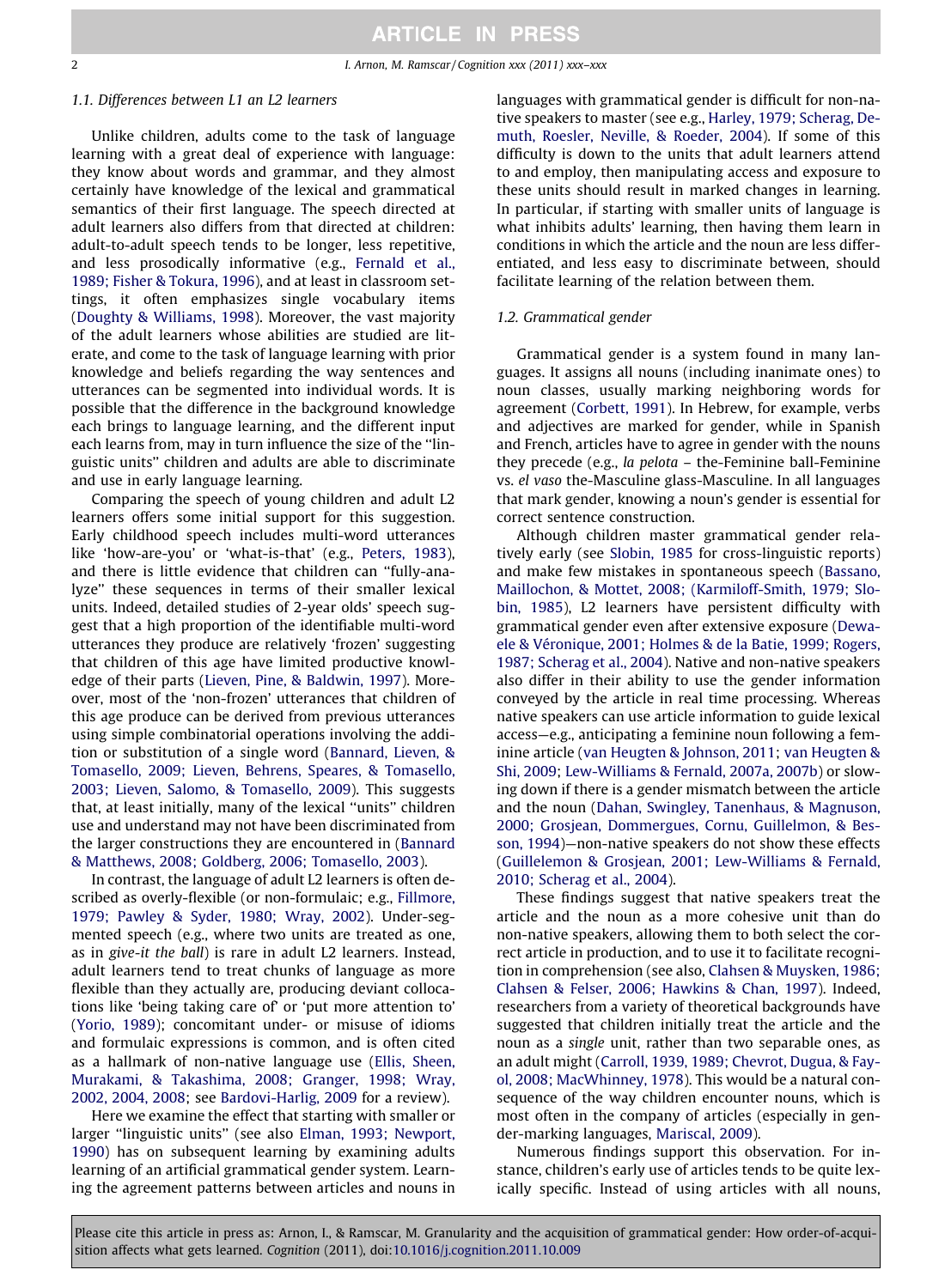children will initially only use a given article with a given noun (e.g., producing only the definite article with one noun and only the indefinite with another, [Mariscal,](#page-12-0) [2008;](#page-12-0) [Pine & Lieven, 1997](#page-12-0)). Similarly, the patterns of liaison acquisition in French support the idea that articles and nouns are initially learned as a single unit: children often make mis-segmentation errors, incorrectly treating the liaison consonant as part of the noun ([Chevrot et al., 2008](#page-11-0); [Dugua, Spinell, Chevrot, & Fayol, 2009\)](#page-11-0).

Adults, on the other hand, appear far less likely to treat the article and the noun as a single unit. As a result of their experience with their first language, adult L2 learners often know that nouns and articles are separate entities. Further, the way older learners often encounter nouns and articles, particularly in a classroom setting, may emphasize their independence [\(Doughty & Williams, 1998](#page-11-0)). For instance, while none of children's early language input is written, adults are likely to learn from written input in which the distinction between the article and the noun is made explicit. Finally, while there is evidence that while adults can use cognitive control to selectively attend to particular aspects of the input, children appear to largely lack this facility [\(Ramscar & Gitcho, 2007; Thompson-Schill, Ramscar, &](#page-12-0) [Chrysikou, 2009](#page-12-0)). In other words, adults not only know that articles and nouns are separate, but they can also 'choose' to focus their attention on one or the other.<sup>1</sup>

#### 1.3. Why might granularity matter in learning?

Why might starting with noun-labels make it harder to learn about the relations between nouns and articles? A possible answer lies in formal learning theories, which see the acquisition of knowledge as being driven by discrepancies between what is expected based on prior experience and what is encountered in the environment ([Rescorla & Wagner, 1972\)](#page-12-0). In these theories, prior learning can block [\(Kamin, 1969](#page-11-0)) the learning of later information by rendering it redundant. Thus learning noun-labels before article + noun sequences might affect the learning of articles if a learner's knowledge about the relationship between a noun and its meaning marginalizes the informative contribution of an article. For example, if an Englishspeaker learning the French word for cat has already learned to fully expect a label (''chat'') given a semantic context (chat/cat), then there will be little room for a definite article (''le'') to add new information to this relationship: what the learner already knows will interfere with learning the article.

The basic information principles that govern learning theory [\(Rescorla & Wagner, 1972; Gallistel, 2003\)](#page-12-0), and which give rise to blocking effects can be illustrated by first considering the effect of background rates on learning. In a classic study of this, [Rescorla \(1968\)](#page-12-0) conditioned several groups of rats to expect mild shocks following tones. The association rate between tones and shocks was held constant, while the **background rate** of tones varied [\(Fig. 1\)](#page-3-0).

[Rescorla \(1968\)](#page-12-0) found that the degree to which rats conditioned to the relationship between tones and shocks depended on the background rate of tones: the higher the background rate, the less the rat conditioned to the pairing. This is because the **informativity** of the tone – that is, the degree to which it predicts an upcoming shock – depends both on how often it is coupled with a shock, and how often it simply occurs on its own.

It should be noted that this has important implications for the way learning is understood [\(Rescorla, 1988](#page-12-0)): given that there was no change in the 'association rate' between A and B – only the background rate varied – the difference in learning between the two groups can only be explained in terms of what was learned on the ''no shock'' trials. In other words, the rats' learning was driven by the nonoccurrence of an expected event (prediction error). If the difference in learning in the two groups of rats is driven by the non-occurrence of expected events, it also follows that learning cannot simply be a process of tracking the co-occurrences of cues and events (such as rewards or punishment).

However, there is still more to learning than simply counting successful and unsuccessful predictions. Not only is learning predictive, it is also competitive. **Blocking** [\(Kamin, 1969](#page-11-0)) is a simple statistical consequence that follows from the idea that learning serves to reduce uncertainty about future events: once a learner has learned to fully predict an outcome given a cue or set of cues, learning about additional cues is unnecessary (the information they provide is redundant). Informally, one can think of uncertainty as a resource, which is depleted as successful predictions lead to more certain expectations. When a set of cues already fully predicts an event, there will be little uncertainty available to drive the learning of other cues to that event. Cues can thus be seen as competing with one another for the predictive value.

Accordingly, if a rat has already learned that it will be shocked when it hears a tone, then when a light is paired with the tone, the rat will fail to learn to value the light as an additional predictive cue. Because the tone is already fully informative about the upcoming shock, the light is redundant, and prior learning about the tone will block subsequent learning about the light. Such results indicate that rats do not learn simple ''associations'' between stimuli and responses. Rather, they learn about the degree to which cues are informative about events ([Dickinson,](#page-11-0) [1980; Rescorla, 1988; Gallistel, 2003](#page-11-0)).

This idea – that rats learn to predict, and in some sense 'understand' the world around them by monitoring their predictions – can be formalized in a relatively straightforward manner (e.g., [Rescorla & Wagner, 1972; McLaren &](#page-12-0) [Mackintosh, 2000; Pearce & Hall, 1980; Gallistel, 2003\)](#page-12-0).<sup>2</sup> Moreoever, the idea of discrepancy monitoring that moti-

 $1$  A tendency to focus on noun-labels at the expense of gender information may be exaggerated in learners whose first language does not have gender categories, leading to an effect of L1 on L2 learning of grammatical gender ([Marinova-Todd, 1994; Sabourin, Stowe, & de Haan, 2006\)](#page-12-0).

 $2$  Although these models are usually described as "associative," because they explains phenomena that traditionally labelled ''associative learning'' in the literature, computationally, these models are actually driven by discriminative principles. Discriminative learning doesn't simply involve 'tracking associations,' as many psychologists assume: instead these models actively discriminate against cues that generate error in order to maximize successful predictions (see [Ramscar, Yarlett, Dye, Denny, &](#page-12-0) [Thorpe, 2010,](#page-12-0) for a tutorial).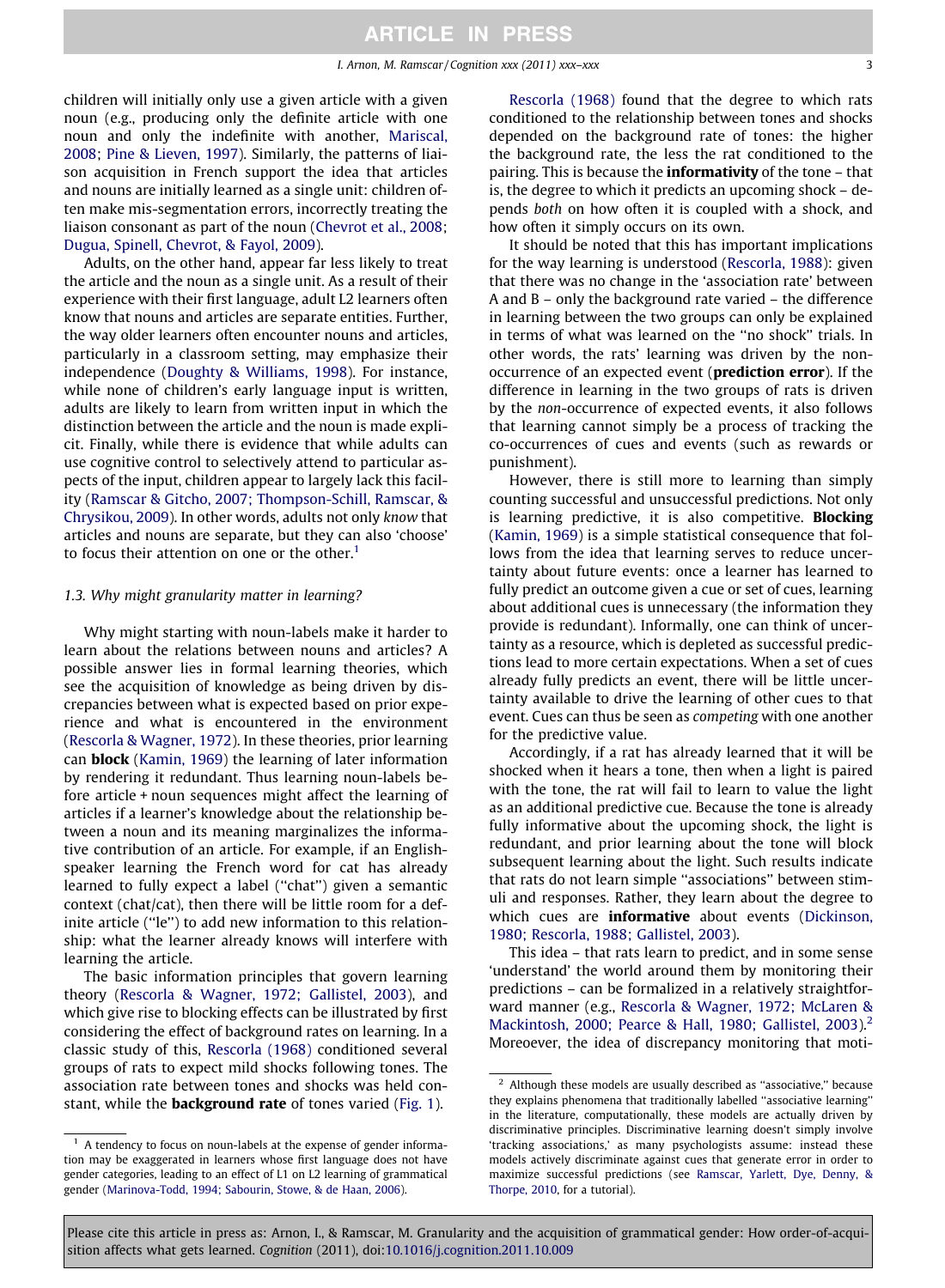<span id="page-3-0"></span>4 I. Arnon, M. Ramscar / Cognition xxx (2011) xxx–xxx



Fig. 1. Schematic of the different training schedules in [Rescorla \(1968\).](#page-12-0) A represents a condition in which the background rate is 0 (the 'background rate' is simply the number of uncoupled tones that are observed), whereas  $B$  represents a condition in which the background rate is twice that of the rate of cooccurrence between tones and shocks.

vates the many mathematical models of animal learning appears to have a correspondingly straightforward neural implementation, and there is good neurobiological evidence for these mechanisms in humans (e.g., [Fiorillo, Tobler, &](#page-11-0) [Schultz, 2003; Hollerman & Schultz, 1998; Holroyd & Coles,](#page-11-0) [2002; Schultz & Dickinson, 2000; Waelti, Dickinson, &](#page-11-0) [Schultz, 2001;](#page-11-0) [Montague, Hyman, & Cohen, 2004; Schultz,](#page-12-0) [2006\)](#page-12-0).

Further, research suggests that language learning may be sensitive to error in learning in the way that these models suggest: error-driven models and analyses have been used to predict and explain the specific difficulties L2 learners have in learning temporal reference in new languages [\(Ellis & Sagarra, 2010\)](#page-11-0), as well as temporal sequencing effects in word learning in children and adults [\(Ramscar et al., 2010;](#page-12-0) [Ramscar, Dye, witten, Klein, 2012;](#page-12-0) [Ramscar, Dye, Popick & O'Donnell-McCarthy, 2011\)](#page-12-0); error patterns in the acquisition of morphosyntax ([Ramscar &](#page-12-0) [Yarlett, 2007; Ramscar, Dye, & Yarlett, 2009;](#page-12-0) see also [St.](#page-11-0) [Clair, Monaghan & Ramscar, 2009](#page-11-0)); and reading performance across a wide-variety of measures in adults ([Baa](#page-10-0)[yen, 2010, 2011; Baayen, Milin, Filipovic Durdevic,](#page-10-0) [Hendrix, & Marelli, 2011;](#page-10-0) see also [Colunga, Smith, & Gas](#page-11-0)[ser, 2009; Smith, Colunga, & Yoshida, 2010\)](#page-11-0).

#### 1.4. Blocking and grammatical gender learning

As we noted above, the basic principles that govern discrimination learning suggest a reason why grammatical gender is difficult for adults to learn. If adults learn about smaller linguistic units such as noun-labels in isolation, they will learn to associate, say, the informative features of a given noun's semantics (such as the objects associated with that noun) with a particular noun label. This will serve to concentrate their knowledge about the noun label on its semantic features, which may subsequently impair learning about the relation between the article and the noun. Indeed, if a noun label is already fully predicted by the presence of an object (or semantic cues that lead to the expectation of that object), then an article will provide little to no information to a learner [\(Ramscar et al., 2010](#page-12-0)); in this case, the object – noun-label association will effectively block learning of the article.

If, however, the association between semantics, articles and noun-labels are not learned in isolation, then learners will have to learn to discriminate articles from nouns, which – given appropriate experience – will happen as a result of cue-competition (a central component of discriminative learning models). Two factors will influence this process:

- 1. Each time a noun-label occurs with an object (but without its article, or with a different article), the association between the noun-label and the object will strengthen at the expense of the article. Since sets of objects will tend to occur more faithfully with noun-labels than articles (given that in most languages, more than one article can appear with any given noun), any given noun's association with those objects will come to strengthen at the article's expense.
- 2. Just as importantly, every time an article occurs without a particular noun-label or set of objects, its association with them will weaken. Since articles occur 'promiscuously' with many nouns and objects, a given article's association with a particular noun-label or set of objects will thus weaken relative to the noun-label, such that objects will become more strongly associated with nouns than with articles.

Crucially, however, because articles will be informative about upcoming nouns as language unfolds in time, they will remain associated with objects and nouns as a result of initial learning ([Ramscar et al., 2010; Rescorla & Wagner, 1972\)](#page-12-0).

Blocking – and learning and information theory more generally – thus offers an explanation for many of the empirical findings described above: It may be, for instance, that young language learners – who are learning to discriminate linguistic ''segments'' and meanings at the same time – initially produce ''under-analyzed'' segments because they initially form associative relationships between an object and an article–noun sequence, and that these only gradually give way to more flexible usage as associativity between the object and article diminishes as a result of further discrimination learning. Conversely, it may be that adult language learners – attending to smaller linguistic units – fail to match nouns and articles correctly, and are overly 'flexible' in their usage because they never form associations between objects and articles (which in turn may cause them to pair nouns and articles incorrectly as well).

Learning theory thus provides testable predictions in this case: First, it ought to be the case that learning smaller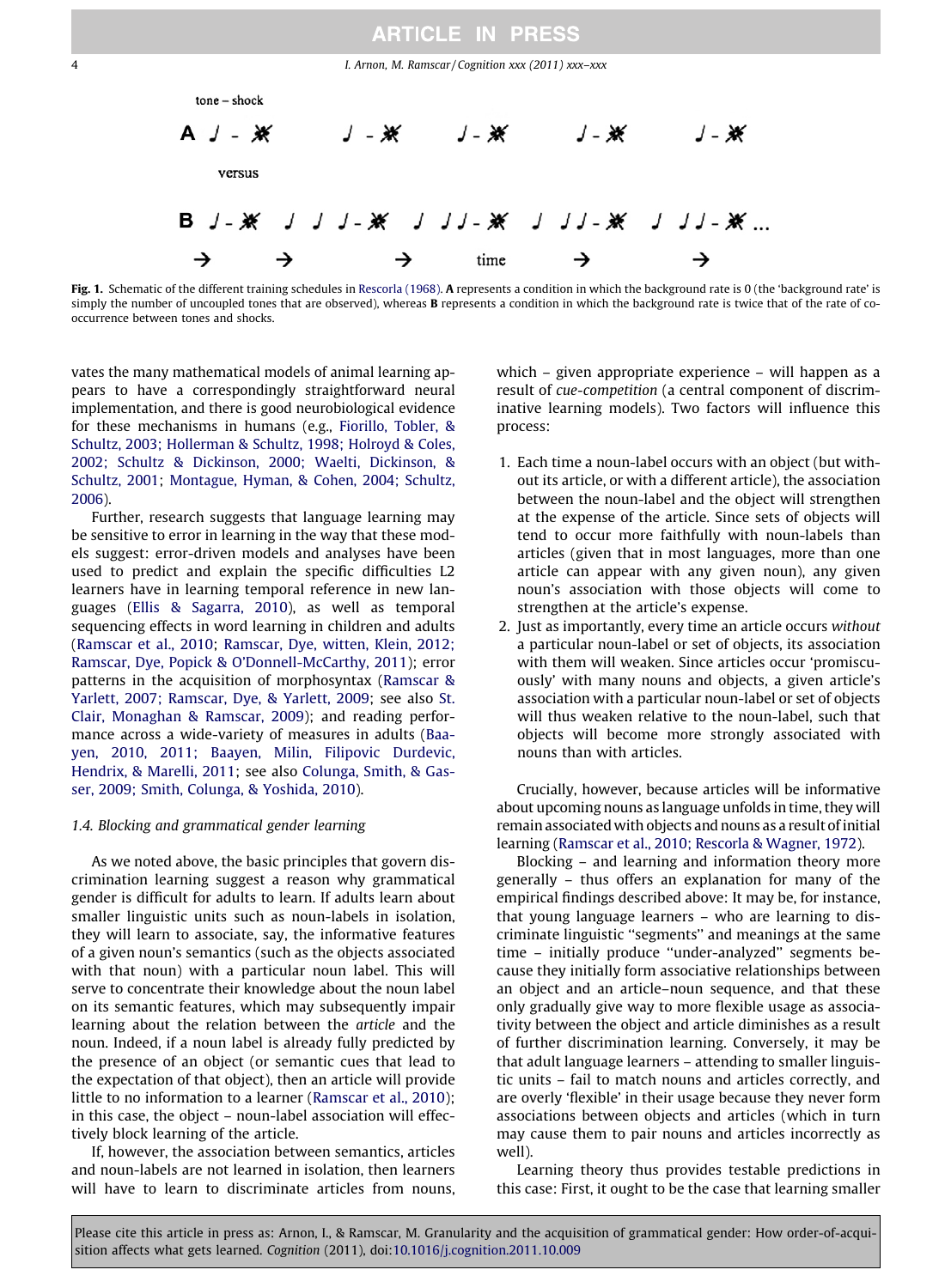semantic units in isolation should lead to blocking in the way we have described, because it leads to a weaker association between the article and the object; and second, it follows that is should be possible to enhance adult learning by 'forcing' adults to learn from larger units.

#### 2. Does granularity matter?

To systematically examine the effect of unit size on learning, we created an auditorily presented novel language and contrasted the effect of initially exposing adult learners to article–noun sequences – in which the boundaries between articles and nouns were unclear – with that of initially presenting them with the noun-labels as identifiable units. (Here, we use the term ''noun-label'' to refer to a noun appearing without an article.)

Learners were divided into two groups. In the sequence-first group, learners were first exposed to article + noun sequences in whole sentences, and then to noun-labels. In the noun-label-first group, learners were first exposed to noun-labels and then to full sentences. By the end of the experiment, both groups had received exactly the same input, but in different orders. This allowed us to manipulate the size of the initial units learners were exposed to while keeping frequency of exposure constant.

#### 2.1. The artificial language

The artificial language comprised fourteen novel labels for familiar concrete objects (e.g., piano-slindot), two articles (sem and bol) and a carrier phrase (os ferpal en, see Appendix for full list of items). The nouns were divided into two "classes," and each noun only appeared with one article. There were no additional semantic or phonological cues to class membership. Articles always followed the carrier phrase and preceded nouns. An example of a full sentence in the language is given in (1).

| (1) | Os-ferpal-en   | bol       | slindot |
|-----|----------------|-----------|---------|
|     | Carrier phrase | article 1 | "piano" |

All noun-labels were two syllables long. The objects were matched for familiarity, and for frequency and ageof-acquisition of the English word (using the Bristol norms, [Stadthagen-Gonzalez & Davis, 2006](#page-12-0)).

A male speaker recorded the carrier phrase, the articles, and the nouns separately. These were concatenated to create the full sentences. One recorded token of each noun, each article and the carrier phrase was used throughout the experiment to ensure that the nouns had the same prosody in full sentences and in isolation, and that the articles had the same acoustic features as the nouns. The duration of the two articles was kept identical to ensure that neither had any acoustic prominence.

In addition to the experimental items, a second block of phrases was constructed. This ''distracter block'' comprised the same carrier phrase, seven different nouns and two additional articles (tid and gob). In contrast to the experimental items, the mapping between the articles and the nouns was not consistent, and nouns could appear with either article.

#### 2.2. Formal learning model

To formally examine the effects of exposure to different unit sizes on learning, we simulated acquisition of the language in both sequence-first and noun-label-first conditions using the Rescorla–Wagner model [\(Danks, 2003;](#page-11-0) [Rescorla & Wagner, 1972\)](#page-11-0). Rescorla–Wagner is perhaps the most widely used learning rule in psychology, and has been applied to numerous learning effects in both animals and humans [\(Rudy, 1974; Gluck & Bower, 1988a,](#page-12-0) [1988b;](#page-12-0) Miller, Barnet, & Grahame, 1995; [Siegel & Allan,](#page-12-0) [1996; Danks, 2003\)](#page-12-0). While the model does not account for all the phenomena observed in 'associative' learning, it provides the most accessible and most widely used formalization of the basic principles of learning theory (i.e., cue competition and blocking), its basic mechanisms are supported by a wealth of neurobiological evidence (e.g., [Schultz, Dayan, & Montague, 1997; Fiorillo et al., 2003;](#page-12-0) [Hollerman & Schultz, 1998; Holroyd & Coles, 2002; Schultz](#page-12-0) [& Dickinson, 2000; Waelti et al., 2001;](#page-12-0) [Montague et al.,](#page-12-0) [2004; Schultz, 2006; Daw & Shohamy, 2008](#page-12-0)) and it is sufficiently detailed to allow a straightforward testing of the analysis we present here. It should be noted, however, that our analysis of blocking effects is consistent with a wide range of learning models that implement cue competition in discrimination learning (e.g., [Gallistel, 2003](#page-11-0); [Gallistel &](#page-11-0) [Gibbon, 2000](#page-11-0); [McLaren & Mackintosh, 2000; Pearce & Hall,](#page-12-0) [1980;](#page-12-0) [Rosenblatt, 1959;](#page-12-0) see also [Danks, 2003; Dayan &](#page-11-0) [Daw, 2008](#page-11-0)).

The Rescorla–Wagner model simulates changes in the associative strengths between individual cues and an outcome as the result of discrete learning trials. If the presence of a cue or outcome  $X$  at time  $t$  is defined as present  $(X, t)$ , and its absence as absent  $(X, t)$ , then the predictive value  $V$ of a cue  $C_i$  to outcome O after a learning event at time  $t + 1$ can be specified as:

$$
V_i^{t+1} = V_i^t + \Delta V_i^t \tag{1}
$$

and changes ( $\Delta$ ) to the predictive value of  $V_i^t$  are defined as:

$$
\Delta V_i^t = \begin{cases} 0 & \text{if ABSENT}(C_i, t) \\ \alpha_i \beta_1 \left(\lambda - \sum_{PRESENT(C_j, t)} V_j\right) & \text{if } PRESENT(Cj, t) \& PRESENT(O, t) \\ \alpha_i \beta_2 \left(0 - \sum_{PRESENT(C_j, t)} V_j\right) & \text{if } PRESENT(Gj, t) \& ABSENT(O, t) \end{cases}
$$
(2)

Learning is thus determined by a discrepancy function in which  $\lambda$  is the total value of a predicted event O (the maximum amount of associative strength that the event can support) and  $V_i$  is the predictive value for O given the cues  $C_i$  present at time t, while the rate of change ( $\Delta$ ) at t is determined by two factors: the overall learning rate  $\beta$ (where  $0 \le \beta \le 1$ ), and the individual saliency of cues,  $\alpha$ (where  $0 \le \alpha \le 1$ ).

When cues present on a trial are positively supported – i.e., where a predicted outcome occurs – the Rescorla–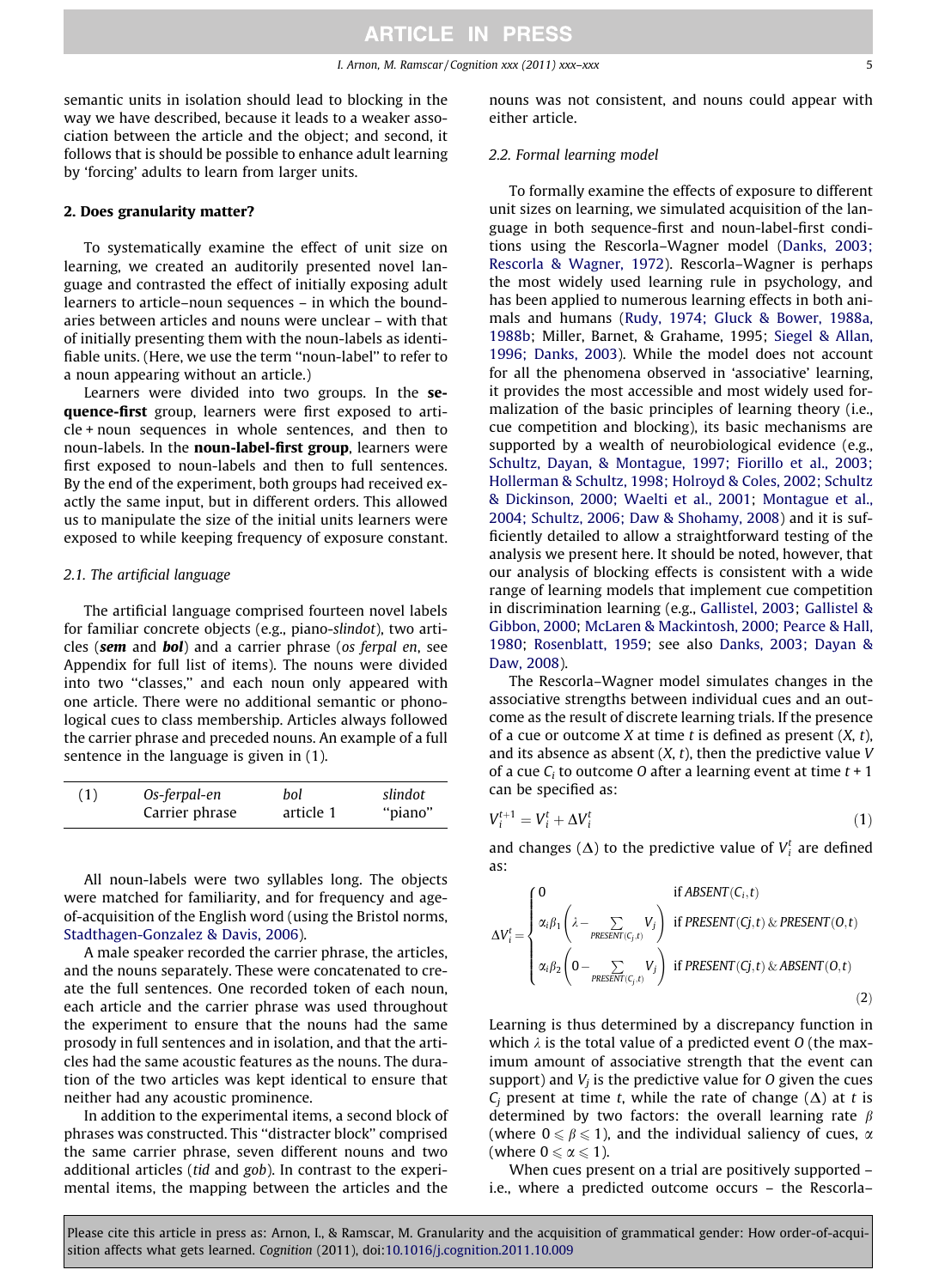Wagner learning rule will produce a negatively accelerated learning curve (the result of events becoming better predicted, which reduces the discrepancy between what is expected and what is observed) and asymptotic learning over repeated trials (as events become fully predicted). When cues present on a trial produce  $error - i.e.,$  when a predicted outcome fails to occur –  $\lambda$  (the value of the expected outcome) takes a value of zero because it didn't occur. In these cases, the discrepancy function will produce a negative value, resulting in a reduction in the associative strength between the erroneous cues and the absent outcome. Because error reduces the predictive value of cues, and because the total amount of value a given outcome can support is finite, this process causes cues to compete with one another for relevance in learning, leading to patterns of learning that usually differ greatly from those that would arise if learned values simply reflected correlations between cues and outcomes (a common misconstrual of learning; [Rescorla, 1988\)](#page-12-0).

#### 2.2.1. Implementation

Two models were constructed to simulate either sequence-first or noun-label-first training. Because we were interested in how learning affects the relative value of cues, the  $\alpha$  parameter was set to 1 in these simulations, eliminating its influence. The other values were set at  $\lambda$  = 100% and  $\beta$  = 0.2 (a learning-rate that typically predicts human learning with a good degree of accuracy, see e.g. [Ramscar et al., 2010;](#page-12-0) [Ramscar et al., 2011](#page-12-0)). Accordingly, the only free parameter in all of the simulations was the learning rate  $(\beta)$ , which was fixed in advance and held constant.

The models assume that language learners will seek to associate semantics with acoustic events that unfold in time [\(Ramscar et al., 2010\)](#page-12-0), and were thus configured to reflect the conditions under which this could take place in the training environment, in which visual stimuli were present throughout each training trial, whereas acoustic stimuli occurred sequentially in each trial (Fig. 2). Accordingly, cues representing the object depictions and the different presentation contexts (i.e., the presence or absence of the gesturing figure in the learning environment) were

available as cues to initial acoustic stimuli, and both earlier acoustic stimuli and the object depictions and context were available as cues to later acoustic stimuli. Note that our simulation thus closely mirrors the training our human participants will receive.

Specifically, in the **sequence-first** condition, each object depiction and trial context were initially available as cues to the carrier phrase ''os ferpal en'' (left). The carrier phrase then served as an additional cue to the article (''bol,'' center), which in turn served as an additional cue to the nounlabel, "viltord" (right). That is: a visual object stimulus, the trial context and the carrier phrase competed as cues to each determiner, and then an object stimulus, the trial context and a determiner competed as cues to each noun-label (see [Gureckis & Love, 2010](#page-11-0), for a similar architecture, along with evidence of its ability to simulate human performance in sequence learning). In the **noun-first** condition, the situation was simpler: each object depiction and the trial context served as the cues to each noun label.

The models were then trained on the same number of trials in two blocks, to simulate the training human participants would receive. The noun-label-first model was trained on 70 noun-label trials (each noun-label was repeated five times) and then 70 full sentences (each noun in a sentence five times). In the sequence-first model, the order of these training blocks was simply reversed.

Note that in the sequence training trials, all of the cues start with equal values (0) and incrementally strengthen and weaken with each trial, competing for relevance as training proceeds. However, when sequence training follows noun training in the noun-label-first condition, the object depiction and context cue will have already been associated with the noun-label, and this will (probabilistically) block learning of the article. For example, if planes (Fig. 2) have already been learned as cues to ''viltord'' prior to the sequence learning trials, the article ''bol'' will be less informative about ''viltord'' (right panel), simply because ''viltord'' will already be strongly expected to occur given only the presence of the plane on screen.

To offer a simple analogy for how blocking and informativity work here: if you do not know what you are having for dinner, an open jar of pasta sauce might be an



Fig. 2. The cue structure of sequence-training trials modeled in the simulation. The visual stimuli are present throughout each trial, while the aural stimuli unfold in time (the text representation of this has been included as an illustration). Initially, each noun depiction (in this instance the plane) and each trial context (the gesturing man) are available as cues to the carrier phrase ''os ferpal en'' (left). The carrier phrase then serves as an additional cue to the article (''bol,'' center), which in turn can serve as an additional cue to the noun, ''viltord'' (right). In the sequence-training trials, these cues will incrementally strengthen and weaken, competing for relevance as training proceeds. However, if the plane has already been learned as a cue to ''viltord'' prior to sequence learning, this will block the learning of "bol" as a cue to "viltord" (right panel), because "viltord" will be fully anticipated given the presence of the plane.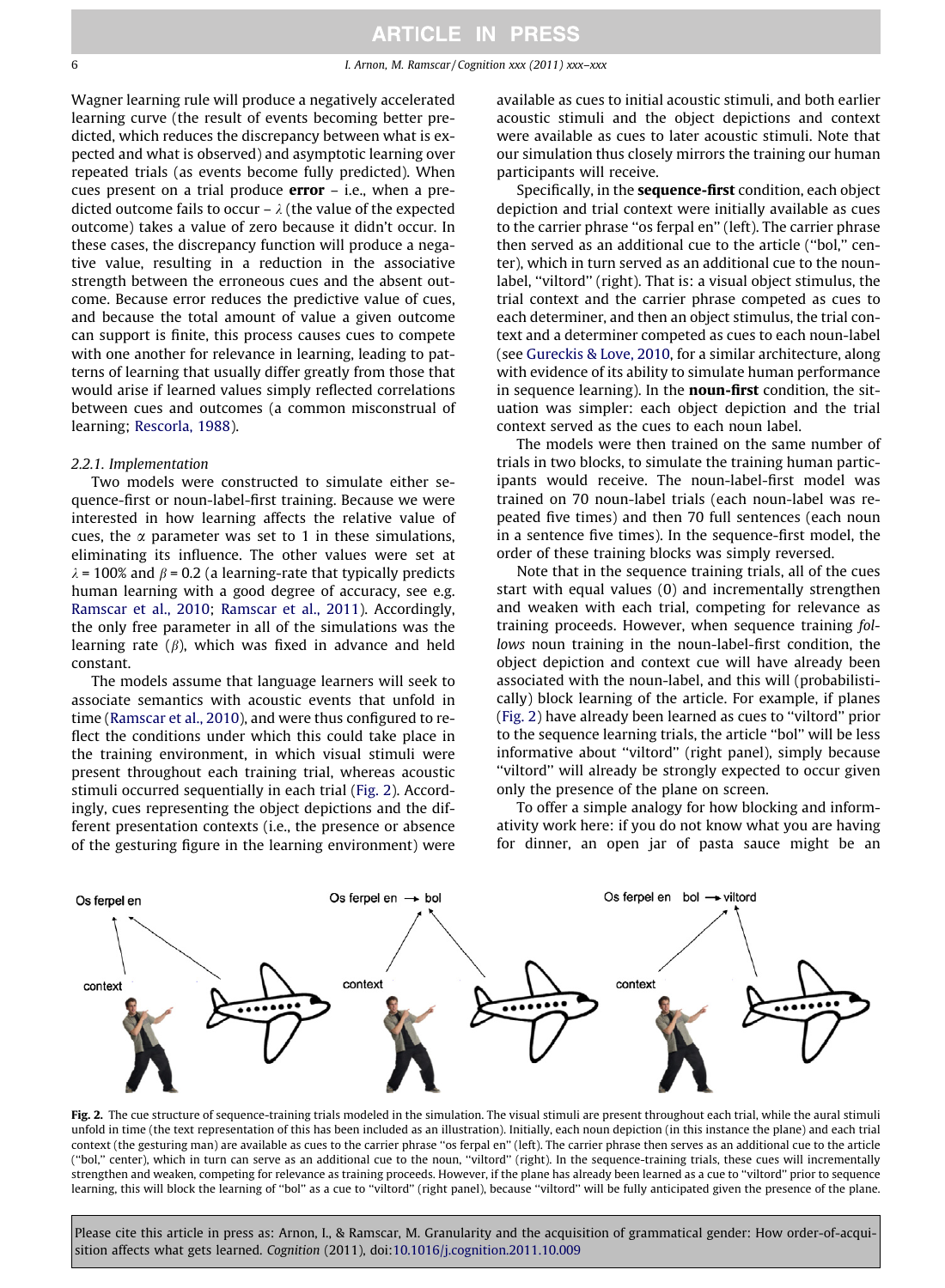informative cue to what is cooking, and is thus something you might take note of; on the other hand, if you already know that pasta is on the menu, the same jar of sauce will add little to what you already know, and it is likely that you will pay far less attention to it as a consequence.

An examination of what the models had learned at the end of training confirmed our analysis of the advantages of sequence-first training: In the sequence-first model, the value of the association between the articles and the noun-labels was five times greater than that learned by the noun-first model (10.6% versus 2%; see Fig. 3). This was the case, even though the summed total of the predictive association from the articles and noun stimuli to the noun-labels was the same in both conditions (i.e., 100%).

Intriguingly, the results of these simulations point to a possible benefit of learning to associate gendered articles with noun-labels. For speakers of gendered languages who learn associations between articles and nouns, different articles may serve to convey information about which noun is likely to follow, which may in turn facilitate processing. Having a stronger association between the article and the noun will enable the speaker to use this to narrow down the set of items that can follow it, a useful thing given the large number of nouns in language.

Nouns form the richest, most diverse part of speech in many languages, meaning that formally, nouns carry more information than other parts of speech. Indeed, at any point in speech where context suggests a noun is likely to occur (for instance, at the point an article occurs) uncertainty about exactly which element will follow will be at its greatest. In English, one of the most likely places for disfluencies to occur is at the article preceding a noun, and the more complex a given noun is, the more likely it is that disfluencies will occur ([Clark & Wasow, 1998\)](#page-11-0). Nouns are also the most common sites for incorrect lexical retrieval and a host of other speech errors ([Vigliocco, Antonini, & Garrett,](#page-12-0) [1997\)](#page-12-0). These processing difficulties have been shown to



Fig. 3. Predictive associations learned from the item semantics, contexts and gendered-article to each noun-label by the two models. (Context 1 = gesturer present; context 2 = gesturer absent; the y-axis shows the percentage of the total predictive value that the model has assigned to each of the potential cues to each noun-label). In the nouns-first condition, the degree to which the initial learning of the object–semantics to noun–label association *blocked* later learning of the <u>article to noun–label association</u> is clearly visible.

correlate with entropy, a formal, information-theoretic measure of the uncertainty about which linguistic element can be expected to follow in a given context [\(McDonald &](#page-12-0) [Shillcock, 2003\)](#page-12-0). Since the value of this uncertainty is a function of the size of the set of possible candidates [\(Shan](#page-12-0)[non, 1948](#page-12-0)), anything that serves to reduce that set will serve to reduce the absolute level of entropy, and thus ought to facilitate language processing, for both speaker and listener alike.

In gendered languages, the gendered determiners associated with particular sets of nouns may serve precisely this purpose. To give an informal example, in German, almost all alcoholic drinks are in the masculine class, except beer, which is neuter. Hence, in the context of being offered a drink in a bar, simply hearing which article is used will be informative to a listener (see also [Kopcke & Zubin,](#page-11-0) [1984\)](#page-11-0). This idea – that learning a gendered article might facilitate noun processing – is consistent with more general principles of encoding specificity, and the benefits specific contextual cues provide in searches of memory [\(Tulving & Thompson, 1973\)](#page-12-0).

#### 3. Behavioral experiment

Since the modeling results formally supported our analysis of the benefits of learning from larger units in the artificial language, we then assessed people's learning under the same conditions.

#### 3.1. Participants

Thirty-two native English-speaking undergraduate students at Stanford University participated (18 females, 14 males, mean age 20 years and three months). None of the participants were speakers of a gender marking language.

#### 3.2. Procedure

The experiment was divided into two phases: learning trials and test trials. Participants were told that they would be tested on the novel language and were asked to repeat the sounds they heard to enhance learning. The experiment lasted 25 min (20 min of training and 5 min of testing). Training and testing sessions took place in a lab room, and were video-taped. Forced-choice responses and reaction times were collected using a response box.

The artificial language was taught to our participants by presenting them with pictures of objects on screen along with an accompanying ''description'' voiced in the artificial language. In training, participants were exposed to two types of stimuli: noun-labels and full sentences (carrierphrase + article + noun) that were presented in separate blocks of trials. In noun-label trials, a picture of the named object was presented on screen alone; in full-sentence trials, a picture of the named object was presented on screen along with a picture of a male gesturing to the object. Object size was held constant across all trials.

Participants in the sequence-first condition heard a block of sentences followed by a block of noun-labels, while participants in the label-first condition heard a block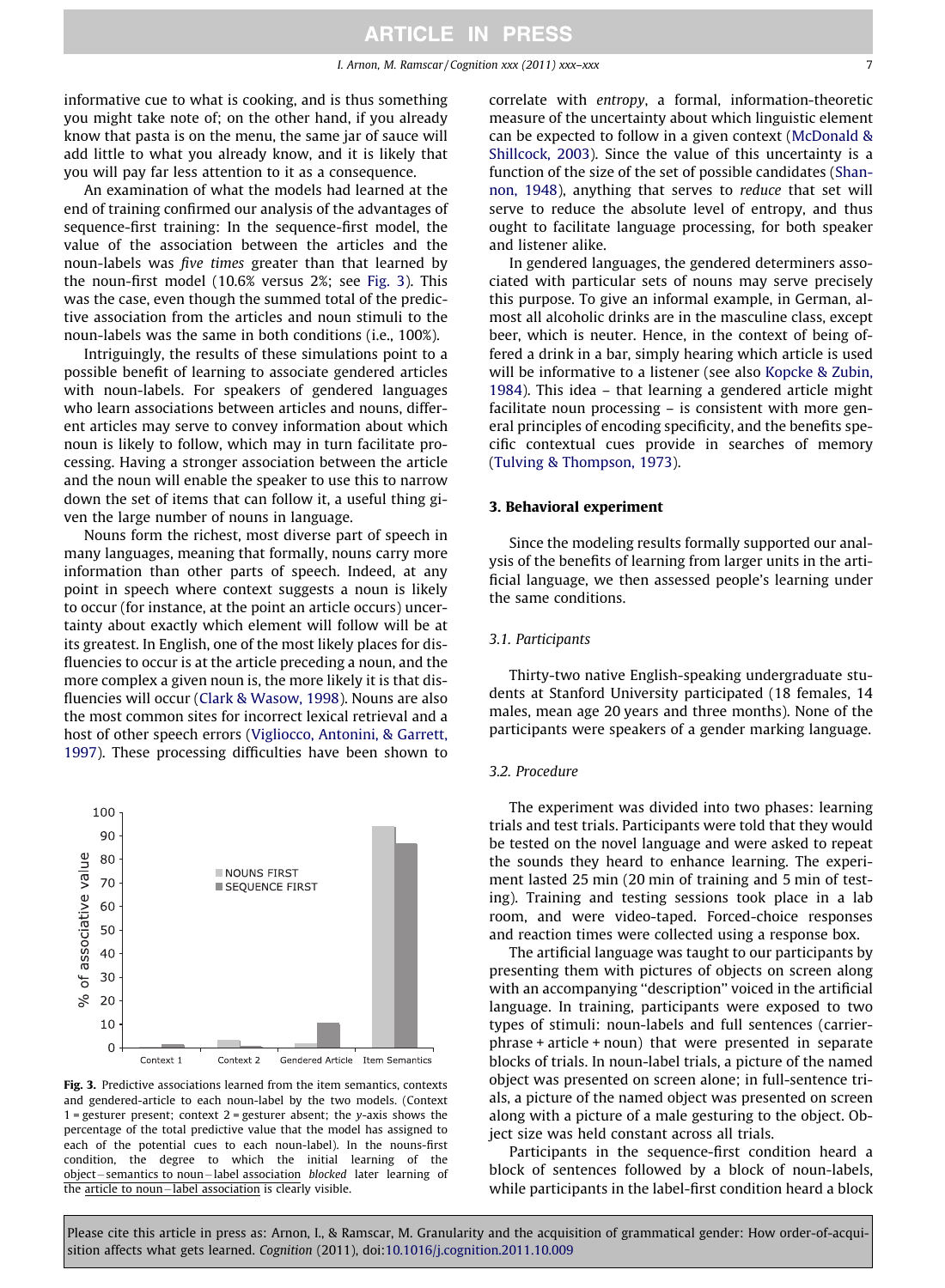of noun-labels followed by a block of sentences. The only difference between the two conditions was the order of the blocks. Following the two learning blocks, participants in both learning conditions were exposed to a distracter block of 35 sentences (accompanied by pictures of the objects). The distracter block was introduced to control for any recency effects in testing, and ensured that the last block before testing was identical in the two learning conditions.

#### 3.2.1. Training trials

Stimulus presentation was timed; objects appearing with full-sentences stayed on the screen for 3500 ms and objects appearing with noun-labels stayed on the screen for 2000 ms. Consistent with the simulations, participants in both learning conditions were exposed to the same number of noun-labels (each noun-label was repeated five times, with a total of 70 labels) and full sentences (each noun in a sentence five times, with a total of 70 sentences).

#### 3.2.2. Test trials

Test trials were identical in the two learning conditions. Participants completed a forced-choice task and then a production task. In the forced-choice task, participants saw a picture, heard two sentences and had to indicate which sentence was the correct one in the language. They were told that only one sentence was correct.

Half of the forced-choice trials tested knowledge of the article + noun pairing. On these trials, the incorrect sentence had the right noun-label but the wrong article (e.g. participants saw a piano and heard: \*Os-ferpal-en sem slindot versus Os-ferpal-en bol slindot). The other half of the trials tested knowledge of the noun-labels. On these trials, the incorrect sentence had the right article but the wrong noun-label (see piano and hear: \*Os-ferpal-en bol viltord versus Os-ferpal-en bol slindot). Each object was presented once in an article trial and once in a noun trial, yielding 28 forced-choice trials (half testing article + noun pairing and half testing noun knowledge). Order of presentation was randomized for each participant.

In the production task, participants saw a picture and had to produce a full sentence to describe it. They were encouraged to produce full sentences even if they were unsure about all the parts. There were 14 production trials (one for each object). Order of presentation was randomized for each participant. Responses were coded for accuracy by a research assistant blind to the study goals (reliability with coding by author 1 was high,  $\kappa = .95$ ). Nouns and articles were coded as correct if they did not differ from the target in more than one sound (slipdot for slindot, and vol for bol were coded as correct). An article + noun sequence was coded as correct only if both the article and the noun were correctly produced. The carrier-phrase was coded for accuracy on a scale from 1 to 3 (1-fully accurate, 2-partially accurate, 3-not accurate).

#### 3.3. Results

As predicted, participants in the sequence-first condition showed better learning of the article + noun pairing. A mixed-effect regression model with trial type and learning condition as fixed effects, and subject and item as random effects, revealed a main effect of learning condition that was not qualified by a significant interaction: participants in the sequence-first condition were more accurate overall (80% vs. 71% correct,  $B = .44$  (SE = .21),  $p < .05$ ). They were better at selecting both the correct article (61% vs. 54%) and the correct noun-label (98% vs. 92%). Not surprisingly, given the difficulty of grammatical gender, both sets of participants selected the correct noun-label more often than they selected the correct article (95% vs. 57.5% correct,  $B = 2.72$  (SE = .26)  $p < .001$ ; see Fig. 4). However, post hoc tests revealed that while participants in the sequence-first condition were significantly above chance (61%) in choosing the correct article  $t(15) = 3.55$ ,  $p = .003$ , participants in the noun-label-first condition were not  $t(15) = .81$ ,  $p > .4$ .

Participants in the sequence-first condition also made correct responses faster than participants in the noun-label-first condition (990 ms. compared to 1188 ms.). This was true when selecting the correct determiner (1194 vs. 1436) and when selecting the correct noun (854 vs. 1032). The effect of learning condition on reaction times was significant across items,  $F2(1,13) = 6.57$ ,  $p = .01$ , but not across subjects,  $F1(1,30) = 1.63$ ,  $p = .2$ .

The overall accuracy rates in the production task were not high, which is not entirely surprising given the short exposure time (20 min) and the number of noun-labels taught (14). Despite this, the production results showed the same pattern as for comprehension [\(Fig. 5](#page-8-0)). Participants in the sequence-first condition were more likely to produce a correct article + noun sequence (40% of the time) than were participants in the label-first condition (24% of the time),  $B = .85$  (SE = .33),  $p < .05$ . Again, this is consistent with our hypothesis that the gender of determiners is informative about nouns, and that this information serves to benefit processing [\(McDonald & Shillcock, 2003\)](#page-12-0).



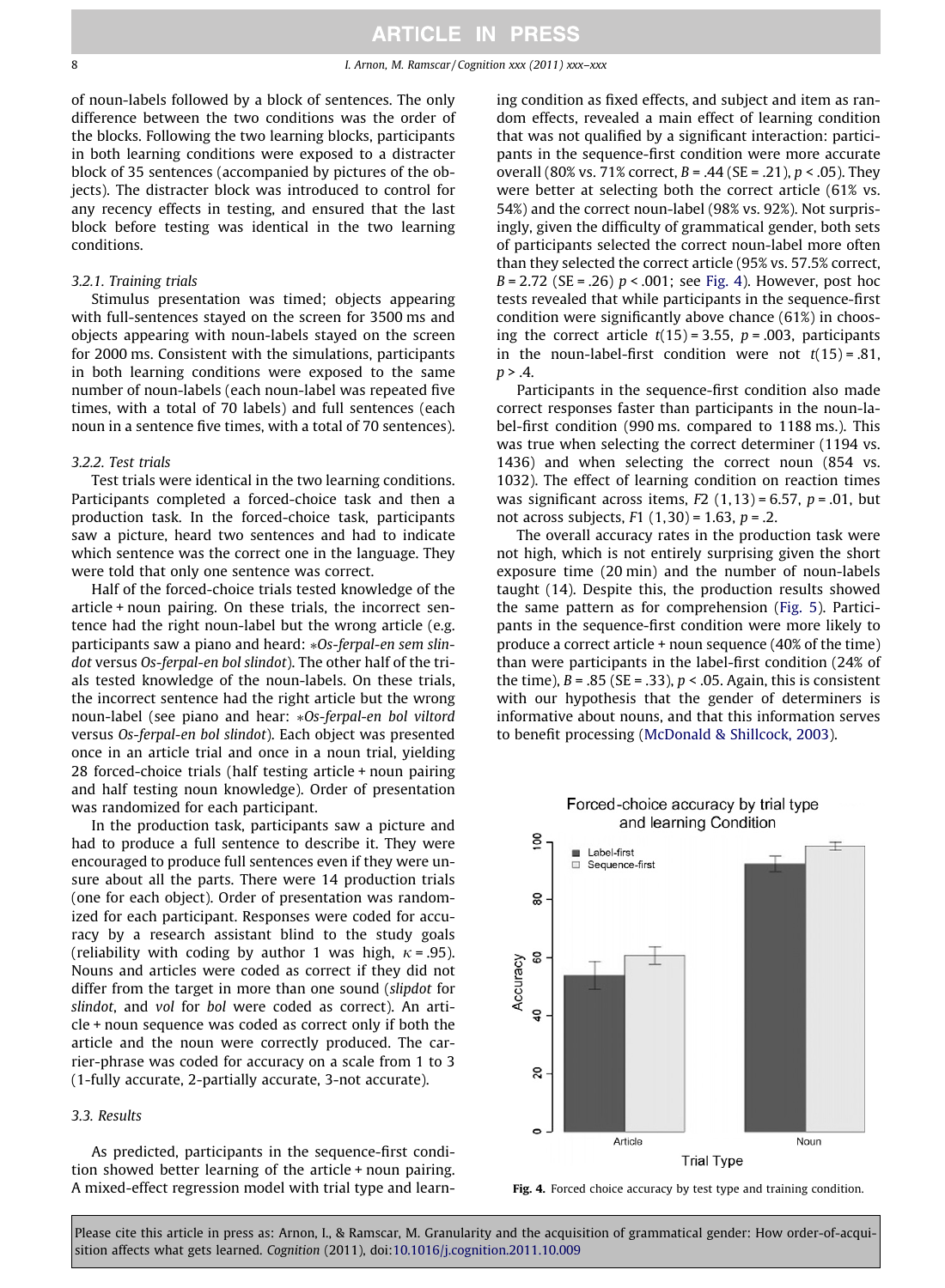I. Arnon, M. Ramscar / Cognition xxx (2011) xxx–xxx 9

<span id="page-8-0"></span>

Fig. 5. Production accuracy for the article–noun pairs by learning condition with 95% confidence intervals.

Finally, consistent with the results of the simulations, both groups learned to produce the carrier-phrase with the same degree of proficiency,  $t(30)$  =  $-1.08$ ,  $p$  > .2. Thus, as expected, when the structure of the information available to learners was held constant – as was the case for the carrier phrase – no differences in learning performance were detectable between the groups. However, when the structure of information was manipulated – by encouraging blocking – participants in the sequence-first condition learning the association between the articles and the nouns better than participants in the noun-label-first condition.

## 4. Discussion

Our artificial grammatical gender system was learned better when both our human participants and the learning models started with ''less segmented'' input. Participants in the sequence-first condition were both more likely to choose the sentence with the correct article in a forcedchoice task and more likely to produce the appropriate article for a given noun in a production task. This occurred even though participants in both conditions had been exposed to exactly the same training items exactly the same number of times.

One of our most striking results was that the sequencefirst condition not only allowed participants to better learn the gendered articles, it also facilitated learning of the noun-labels. This finding is consistent with our suggestion that learning the gender of articles could benefit language processing by reducing uncertainty about upcoming nouns. This finding is intriguing, because it has often been argued that grammatical gender systems serve no useful linguistic function at all [\(Twain, 1880](#page-12-0); see [Kilarski, 2007](#page-11-0), for a review). Indeed, the supposed pointlessness of grammatical gender, taken together with the difficulties that L2 learners have with trying to master these systems, prompted the developmental psychologist Michael [Marat](#page-12-0)[sos \(1979\)](#page-12-0) to say of the German gender system:

''The presence of such systems in a human cognitive system constitutes by itself excellent testimony to the occasional nonsensibleness of the species. Not only was this system devised by humans, but generation after generation of children peaceably relearns it.''

Nouns are by far the most diverse – and hence most unpredictable – part of speech in most languages, and they are thus a very likely location for processing errors [\(McDonald & Shillcock, 2003](#page-12-0)). It makes sense, therefore, that by making nouns more predictable, gendered articles ought to help ameliorate this problem, and thus facilitate the processing of nouns [\(Dahan et al., 2000; Lew-Williams](#page-11-0) [& Fernald, 2009;](#page-11-0) see also [Frigo & McDonald, 1998\)](#page-11-0). This would suggest that grammatical gender might have a more functional role in language processing than has often been supposed [\(Kilarski, 2007](#page-11-0)).<sup>3</sup>

Given that the results of both our experiment, and a growing body of evidence from the processing of gendered languages, suggests that grammatical gender has a functional part to play in language processing, this raises the question of why adults fail to master this functionality in the way children do. While we did not test children's language learning (we have not shown that children start from larger units, but see [Bannard & Matthews, 2008](#page-10-0)), we noted many reasons to believe that adults are more likely than children to start with smaller linguistic units, and to focus on noun-labels in learning. Accordingly, the poor performance of our label-first participants may offer some explanation for why adults struggle to learn grammatical gender, and for why the representations adults do learn are shallow and hard to access in real time [\(Clah](#page-11-0)[sen & Felser, 2006](#page-11-0)). In short, starting from noun-labels should hinder learning about the relation between articles and nouns because learning segments individually comes at the cost of blocking later learning about the relations between segments.

When noun-labels and articles co-occur in speech, our simulations suggest that child learners will only gradually discriminate them from one another, as their experience with language and the mapping between form and meaning develops over time. This fits nicely with usage-based models of language, which posit that grammatical relations emerge from a gradual process of abstraction over stored utterances – including multi-word ones ([Bod,](#page-11-0) [2009; Bybee, 1998; Tomasello, 2003](#page-11-0)). Much like a second language learner, infants cannot immediately discriminate word boundaries in speech. But unlike that learner, they do not even know those boundaries exist, which will lead them to initially use larger, less well-discriminated sequences of language in learning.

In keeping with this suggestion, there is evidence that infants are initially sensitive to the acoustic correlates of major prosodic units (namely clauses) early on, but take longer to detect smaller prosodic units like phrases or

<sup>&</sup>lt;sup>3</sup> If gender systems have functional benefits for noun processing, this raises the question of whether the loss of a gender system (as occurred in the development of Modern English; [Curzan, 2003\)](#page-11-0) would in turn make the nouns in that language more difficult to process compared to those of a gendered language, or whether the role previously played by gender might be taken up by some other part of the grammar.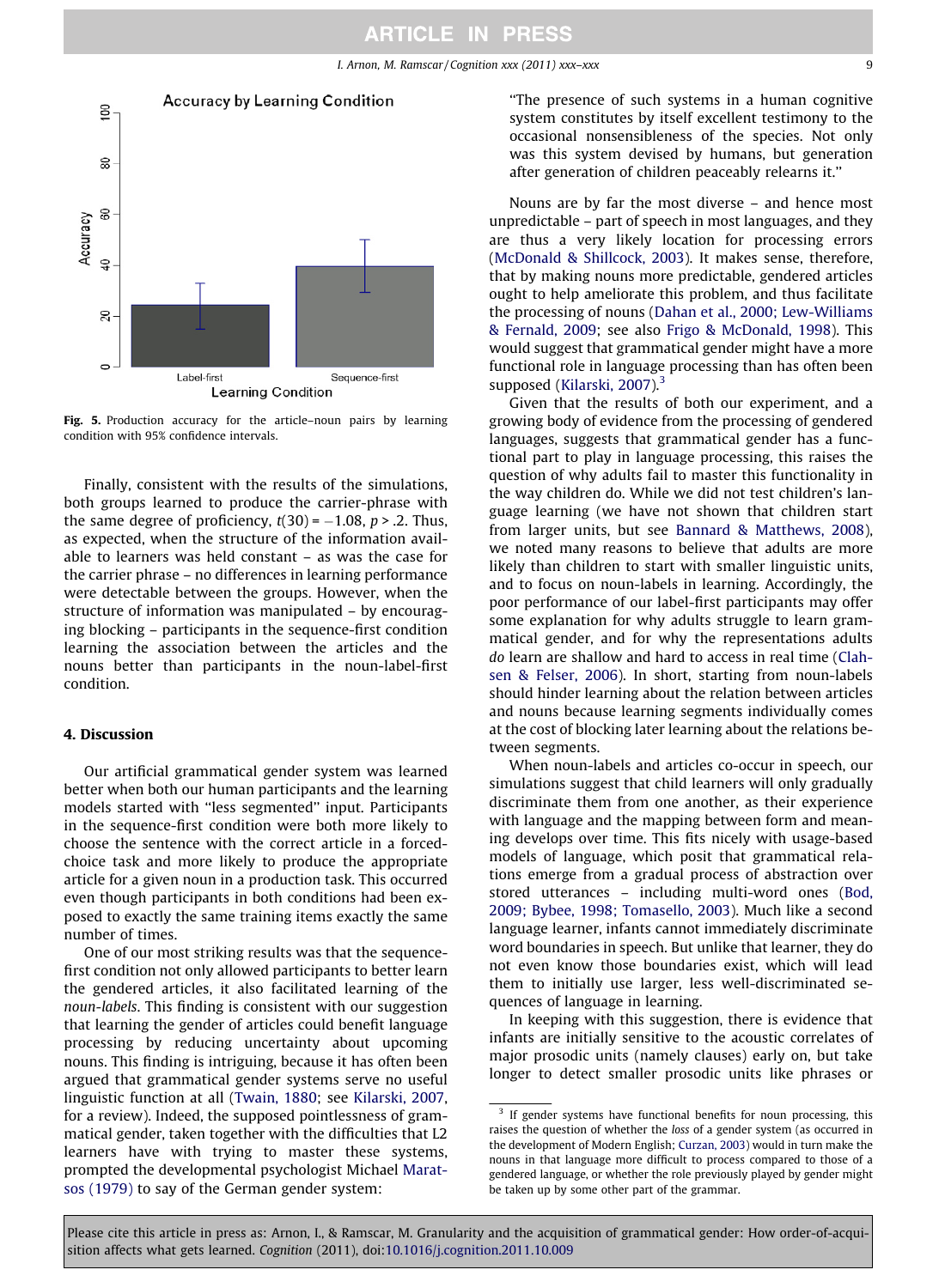words in running speech [\(Hirsh-Pasek et al., 1987; Jusczyk](#page-11-0) [et al., 1992; Soderstrom, Seidl, Kemler Nelson, & Jusczyk,](#page-11-0) [2003](#page-11-0)). By two months, they remember speech better when it is packaged in a well-formed prosodic clause and are capable of remembering multi-word utterances [\(Mandel,](#page-12-0) [Jusczyk, & Kemler Nelson, 1994; Mandel, Kemler Nelson,](#page-12-0) [& Jusczyk, 1996\)](#page-12-0). We can also find multi-word units in their early productions; e.g., young children produce under-segmented utterances like 'give-it the ball' where give-it is treated as a single unit [\(Peters, 1983\)](#page-12-0). Older children also attend to sequences ([Bannard & Matthews,](#page-10-0) [2008](#page-10-0)): they are better at repeating higher frequency four-word sequences, even when the frequency of individual words is matched (e.g., 'a drink of milk' compared to 'a drink of tea'), indicating they have memory traces of such units. Finally, production of irregular plurals is facilitated in familiar sequences (e.g., teeth in brush your teeth; [Arnon](#page-10-0) [& Clark, 2011\)](#page-10-0), suggesting that children utilize larger, less discriminated units in production. Indeed, as our simulations suggest, children's learning of ''grammatical relations'' (like those between articles and nouns) may well result from the process of ''analyzing'' and segmentating larger sequences in the course of discrimination learning.

Whereas children may have no choice other than to gradually learn to discriminate the various elements of languages, adult L2 learners will have prior experience of another language, and this should enable them to focus on what they perceive to be the "meaning-carrying" units (such as the noun-labels) of a new language. To the extent that they do this, it may take away from their ability to learn the kind of relationship between articles and nouns that child learners acquire. This tendency may also be exaggerated if a learner's first language does not have gender categories, leading to an effect of L1 on L2 learning of grammatical gender ([Sabourin et al., 2006\)](#page-12-0). Thus although in natural language learning situations, the difference between adult and child learning may not be as straightforward as in our experiment, because learning – and therefore, blocking – are probabilistic, it follows that to the extent that the distribution of linguistic experience for L2 learners and children differs, we would expect to see corresponding differences in what they learn.

While this account of the problems facing adult learners differs in certain respects from previous suggestions about the differences in adult and infant learning capacity ([El](#page-11-0)[man, 1993; Newport, 1990\)](#page-11-0), it is consistent with an important insight in those proposals: namely, that adults learn from the input in ways that are different from children, and these differences in how they learn ultimately affect the nature of what they learn (see also [Hudson Kam &](#page-11-0) [Newport, 2009; Singleton & Newport, 2004\)](#page-11-0). Traditionally, the problem of L2 learning has been seen as a task of explaining what it is that children lose (see e.g., [Lenenberg,](#page-11-0) [1967](#page-11-0)). However, our results suggest another perspective: that L2 learning deficits are a by-product of adult gains in knowledge and cognitive capacities, and not the opposite. The trouble with adult learners may be that they are just a little too 'clever' for their own good [\(Ramscar & Git](#page-12-0)[cho, 2007; Thompson-Schill et al., 2009\)](#page-12-0).

Thus, for example, adult learners have prior knowledge about the kinds of cues that are informative in their first

languages, which may help when cues overlap between languages, but not when they fail to overlap. Indeed, where information is encoded differently across languages, learning of L2 cues may be blocked by previously learning of L1 cues. For instance, the temporal positioning of events can be marked in English in multiple ways, among them the use of verbal morphology (walked) and temporal adverbs (yesterday). Chinese, by contrast, doesn't make use of verbal morphology to mark tense, but uses temporal adverbials instead. In terms of cue competition, native speakers of Chinese have learned to use temporal adverbials – but not verbal morphology – as a cue to temporal positioning. As a result, they have a harder time (compared to English speakers), when learning verbal cues for temporal positioning in an artificial language [\(Ellis & Sagarra, 2010](#page-11-0)).

#### 4.1. The role of semantics in our models of learning

The points above are particularly relevant for understanding why the results of our training experiment differ in subtle but important ways from the many findings that have shown how learners are able to detect and learn simple co-occurrence information in artificial language learning (e.g., [Saffran, Aslin, & Newport, 1996\)](#page-12-0). Participants in our experiments did not learn the relationship between the articles and the nouns equally well in both conditions—even though they had access to the same overall sequential co-occurrence information in the strings in our artificial language—because unlike many other studies of statistical learning (especially those concerned with word segmentation, e.g., [Saffran et al., 1996\)](#page-12-0), the current study had a semantic as well as a sequential component: learners were exposed to pairings of sounds and objects, rather than just sounds alone.

Using the artificial language to talk about 'the world' altered the distributional structure of the input, introducing co-occurrence patterns between linguistic units and objects, as well as between the linguistic units themselves. This is important because the nature of phonemic perception means that when adults learn patterns in linear strings of phonemes (i.e., in a standard artificial grammar learning paradigm), the way they learn is necessarily noncompetitive [\(Ramscar et al., 2010](#page-12-0)). The value of a phoneme as a cue to another phoneme in a sequence will increase when the expected phoneme follows it, and decrease when the expected phoneme fails to appear. Because competition between cues becomes attenuated when the temporal relations between them vary [\(Amundson & Miller, 2008\)](#page-10-0), when phonemes appear sequentially, there is no cue competition ([Ramscar et al., 2010\)](#page-12-0): the value lost by a phonemic cue after an error cannot be appropriated by a competing cue, because in a sequence of phonemes, there are no competing cues [\(Ramscar et al., 2010](#page-12-0)). In the absence of cue competition, the cue value of a phoneme in an artificial grammar will simply come to represent the proportion of successful predictions it has made relative to the proportion of unsuccessful predictions. Accordingly, its value will track the frequency with which phonemes cooccur, approximating the conditional probability of one phoneme given another [\(Ramscar et al., 2010;](#page-12-0) see also [Cheng, 1997; Wasserman, Elek, Chatlosh, & Baker, 1993\)](#page-11-0),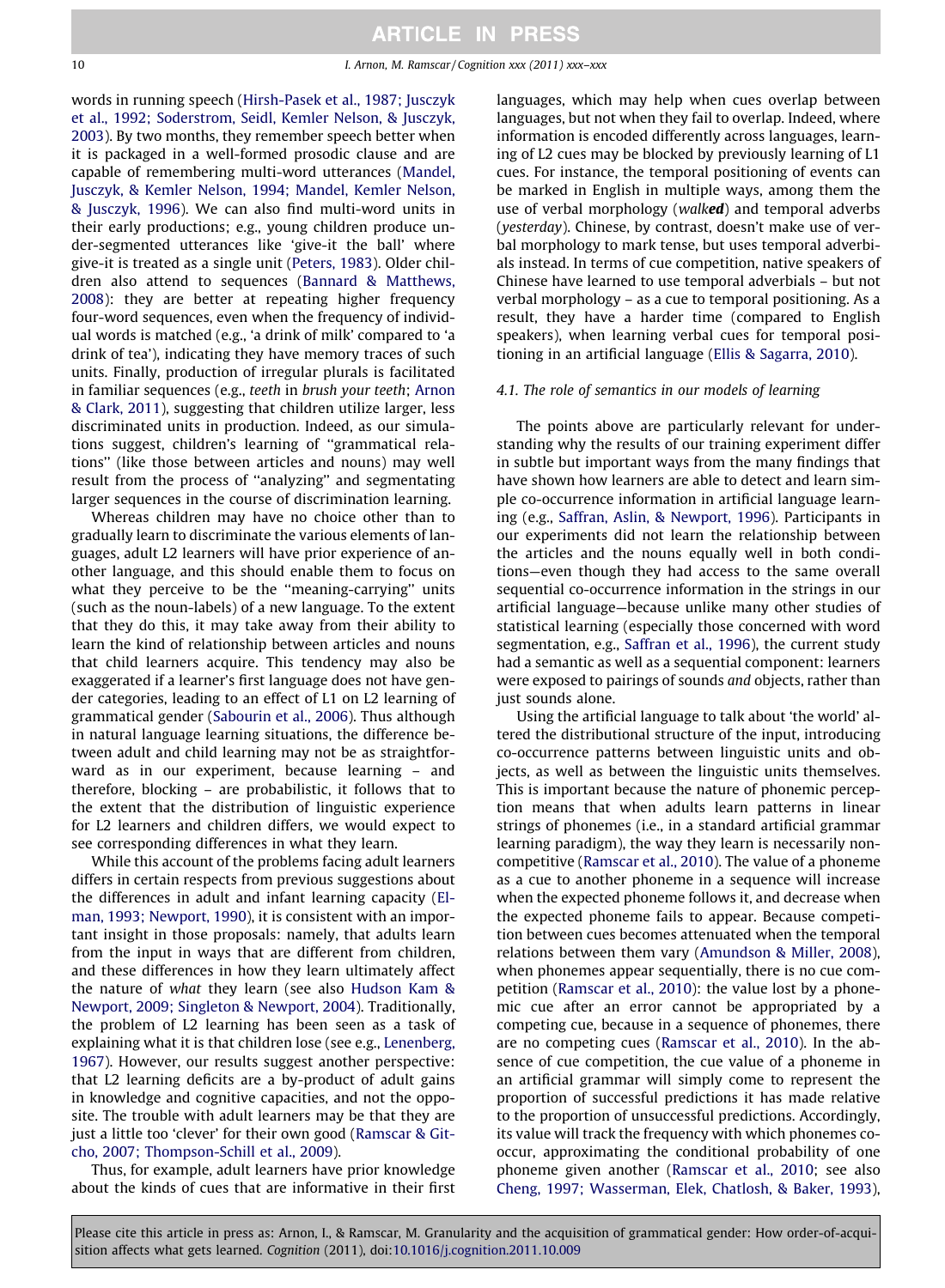<span id="page-10-0"></span>and this is why participants acquire a good understanding of the transitional probabilities between phonemes in the training sequences in such tasks (see [Saffran, 2001; Saffran,](#page-12-0) [Johnson, Aslin, & Newport, 1999; Saffran et al., 1996\)](#page-12-0).

Because learning in an artificial grammar task where there is only one available cue (e.g., transitional probabilities) is not competitive, introducing a semantic component qualitatively changes the learning environment. The structure of information in the task will now encourage competitive learning (which is inhibited by the information structure in a standard artificial grammar learning paradigm; [Ramscar et al., 2010\)](#page-12-0). When cues compete for predictive value, what people learn about them changes. Competition results in a situation where the learned value of a cue is determined not only by the statistical structure of the environment, but also by the structure of a learner's knowledge about the environment. The value of a cue is thus determined relative to the system of cues a learner has already acquired to help them understand the environment, rather than independently ([Ramscar et al., 2010\)](#page-12-0). It is this 'systematic' nature of competitive learning that gives rise to effects such as blocking ([Kamin, 1969; Resc](#page-11-0)[orla & Wagner, 1972\)](#page-11-0).

This point is best illustrated computationally, by reference to our simulations. If semantics are eliminated in the sequence-first condition, the learned value of an arti $cle \rightarrow noun-label$  association is 100%, as one might expect in a traditional artificial grammar learning task. When semantics are introduced, however, the learned value of this association is reduced by competition to 10.6%, and when training on noun-labels alone precedes sequence learning, it reduces to a mere 2%. Given an appropriate information structure, it is entirely conceivable that it could be blocked altogether. As this illustrates, the way in which learning is structured has a considerable impact on what gets learned.

Interestingly, it seems that the emphasis in cognitive science on simple non-competitive learning tasks such as those studied in ''artificial grammar learning'' – in which participants learn only the transitional probabilities between individual phoneme cues and subsequent individual phonemic events – has inadvertently contributed to the widespread misconception of learning as being limited to simple probability learning (see also [Rescorla, 1988\)](#page-12-0). While participants can and will learn transitional probabilities when that is the only information available to them, when semantic and contextual information are included in the input distribution, they will learn to value the cues most relevant to the task at hand – namely, the semantics ([Ram](#page-12-0)[scar et al., 2010](#page-12-0)). Our findings suggest that once the semantic dimension of language is taken into account, the way linguistic information is learned, and what gets learned as a result, can shift dramatically.

To return to natural language, while it might be (very fairly) objected that the kind of blocked design we used to train adults here is not at all similar to the environments in which children actually acquire the ability to use language, what is encouraging is that once we constrained the structure and sequencing of the information available to our adult participants, they learned exactly as learning and information theory predicted they should have done.

This adds some support to the idea that in the richer, far more statistically varied environments that children encounter language, their learning is driven by the same principles. This is gratifying because, to the extent that we assume that the mind is a computational device (and there seems to be no better alternative conception), and to the extent that learning and information theory represent our best efforts to describe the laws of computation, having cognitive theories that are compatible with learning and information theory ought to be the goal of cognitive science.

#### Acknowledgements

This material is based upon work supported by the National Science Foundation under Grant Nos. 0547775 and 0624345 to Michael Ramscar. We are grateful to Melody Dye, Eve Clark, Daniel Jurafsky and Daniel Yarlett for discussion of these ideas.

#### Appendix A. Items used in the experiments

#### A.1. Articles

- 1. Sem
- 2. Bol
- A.2. Nouns

| Word    | Meaning     |
|---------|-------------|
| Etkot   | key         |
| Fertsot | sock        |
| Geesoo  | hat         |
| Gorok   | <b>bike</b> |
| Hekloo  | bath        |
| Hertin  | iron        |
| Jatree  | pan         |
| Panjol  | television  |
| Perdip  | house       |
| Pikroo  | car         |
| Slindot | piano       |
| Sodap   | spoon       |
| Toonbot | clock       |
| Viltord | plane       |

#### References

- Amundson, J. C., & Miller, R. R. (2008). CS–US temporal relations in blocking. Learning and Behavior, 36(2), 92–103.
- Arnon, I., & Clark, E. V. (2011). When 'on your feet' is better than 'feet': Children's word production is facilitated in familiar sentence-frames. Language Learning and Development, 7, 107–129.
- Baayen, R. H. (2010). Demythologizing the word frequency effect: A discriminative learning perspective. The Mental Lexicon, 5, 436–461.
- Baayen, R. H. (2011). Corpus linguistics and naive discriminative learning. Brazilian Journal of Applied Linguistics, 11, 295–328.
- Baayen, R. H., Milin, P., Filipovic Durdevic, D., Hendrix, P., & Marelli, M. (2011). An amorphous model for morphological processing in visual comprehension based on naive discriminative learning. Psychological Review, 118, 438–482.
- Bannard, C., & Matthews, D. E. (2008). Stored word sequences in language learning: The effect of familarity on children's repetition of four-word combinations. Psychological Science, 19, 241–248.
- Bannard, C., Lieven, E., & Tomasello, T. (2009). Modeling Children's Early Grammatical Knowledge. Proceedings of the National Academy of Sciences, 106, 41 17284-17289.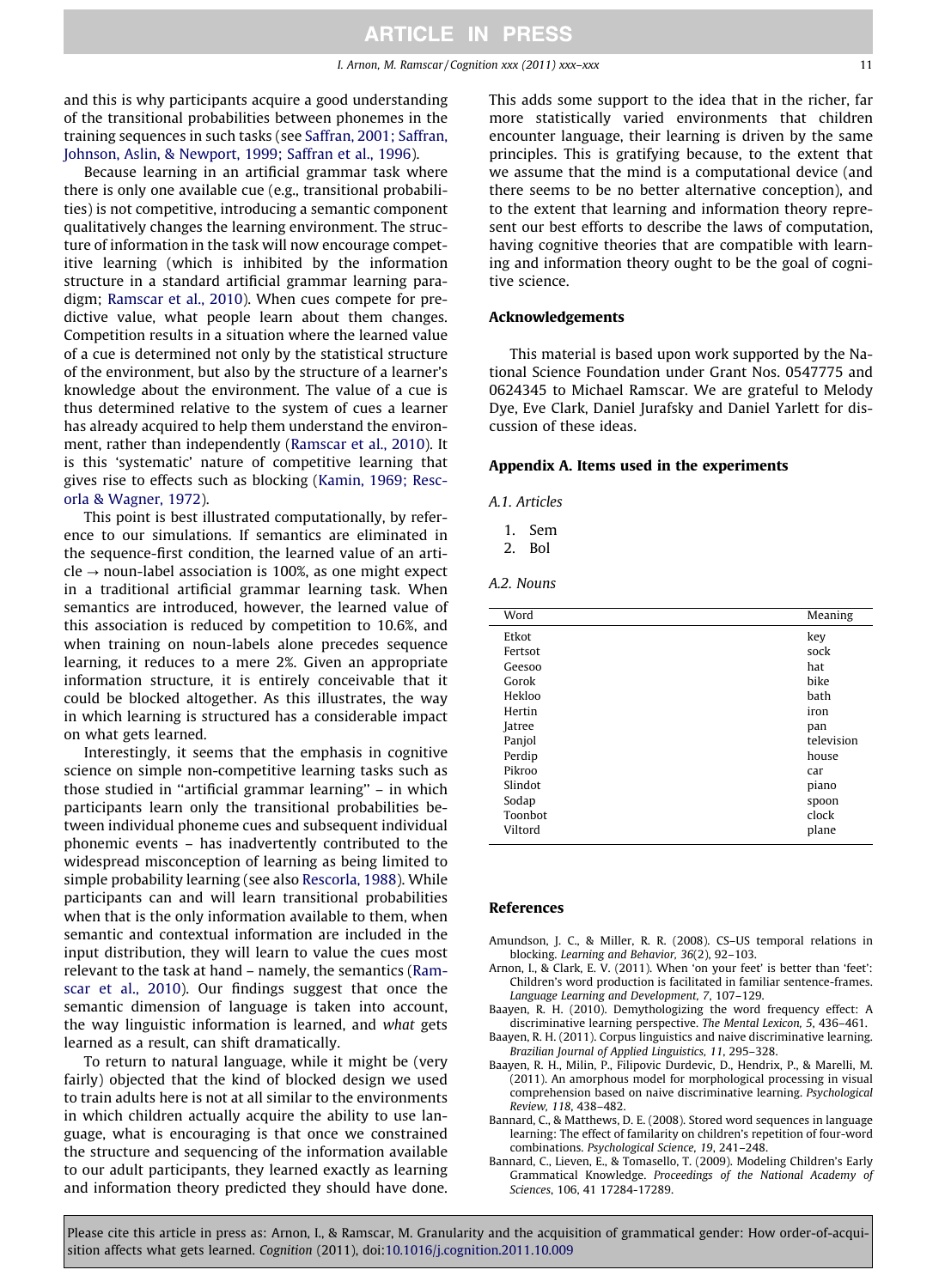- <span id="page-11-0"></span>Bardovi-Harlig, K. (2009). Conventional expressions as a pragmalinguistic resource: Recognition and production of conventional expressions in L2 pragmatics. Language Learning, 59, 755–795.
- Bassano, D., Maillochon, I., & Mottet, Y. (2008). Noun grammaticalization and determiner use in French children's speech: A gradual development with prosodic and lexical influences. Journal of Child Language, 35, 403–438.
- Bod, R. (2009). From exemplar to grammar: A probabilistic analogy-based model of language learning. Cognitive Science, 33, 752–793.
- Bybee, Joan L. (1998). The emergent lexicon. In M. C. Gruber, D. Higgins, K. S. Olson, & T. Wysocki (Eds.), Proceedings of the Chicago Linguistic Society 34: The Panels (pp. 421–435). Chicago: Chicago Linguistic Society.
- Carroll, J. B. (1939). Determining and numerating adjectives in children's speech. Child Development, 10, 215–229.
- Carroll, S. (1989). Second-language acquisition and the computational paradigm. Language Learning, 39, 535–594.
- Cheng, P. W. (1997). From covariation to causation: A causal power theory. Psychological Review, 104(2), 367–405.
- Chevrot, J. P., Dugua, C., & Fayol, M. (2008). Liaison acquisition, word segmentation and construction in French: A usage-based account. Journal of Child Language, 1, 40.
- Clahsen, H., & Felser, C. (2006). Grammatical processing in language learners. Applied Psycholinguistics, 27, 3–42.
- Clahsen, H., & Muysken, P. (1986). The availability of universal grammar to adult and child learners – A study of the acquisition of German word order. Second Language Research, 2(2), 93–119.
- St. Clair, M., Monaghan, P., & Ramscar, M. (2009). Relationships between language structure and language learning: The suffixing preference and grammatical categorization. Cognitive Science, 33, 1317–1329.
- Clark, H. H., & Wasow, T. (1998). Repeating words in spontaneous speech. Cognitive Psychology, 37, 201–242.
- Colunga, E., Smith, L. B., & Gasser, M. (2009). Correlation and prediction in children's word learning: Cross-linguistic evidence and simulations. Language and Cognition, 1(2), 197–217.
- Corbett, G. G. (1991). Gender. Cambridge, England: Cambridge University Press.
- Curzan, A. (2003). Gender Shifts in the History of English. Cambridge: Cambridge University Press.
- Dahan, D., Swingley, D., Tanenhaus, M. K., & Magnuson, J. S. (2000). Linguistic gender and spoken-word recognition in French. Journal of Memory and Language, 42(4), 465–480.
- Danks, D. (2003). Equilibria of the Rescorla–Wagner model. Journal of Mathematical Psychology, 47, 109–121.
- Daw, N., & Shohamy, D. (2008). The cognitive neuroscience of motivation and learning. Social Cognition, 26(5), 593–620.
- Dewaele, J. M., & Véronique, D. (2001). Gender assignment and gender agreement in advanced French interlanguage: a cross-sectional study. Bilingualism: Language and Cognition, 4, 275–297.
- Dickinson, A. (1980). Contemporary animal learning theory. Cambridge: Cambridge University Press.
- Doughty, C., & Williams, J. (Eds.). (1998). Focus on form in classroom second language acquisition. Cambridge: Cambridge University Press.
- Dayan, P., & Daw, N. (2008). Decision theory, reinforcement learning, and the brain. Cognitive Affective and Behavioral Neuroscience, 8, 429–453.
- Dugua, C., Spinell, E., Chevrot, J-P., & Fayol, M. (2009). Usage-based account of the acquisition of liaison: Evidence from sensitivity to the singular/plural orientation of nouns. Journal of Experimental Child Psychology, 102, 342–350.
- Ellis, R., Sheen, Y., Murakami, M., & Takashima, H. (2008). The effects of focused and unfocused written corrective feedback in an English as a foreign language context. System, 36, 353–371.
- Elman, J. L. (1993). Learning and development in neural networks: The importance of starting small. Cognition, 48, 71–99.
- Ellis, N. C., & Sagarra, N. (2010). The Bounds of Adult Language Acquisition: Blocking and learned attention. Studies in Second Language Acquisition, 32, 552–580.
- Fernald, A., Taeschner, T., Dunn, J., Papousek, M., Boysson-Bardies, B., & Fukui, I. (1989). A cross-language study of prosodic modifications in mothers' and fathers' speech to preverbal infants. Journal of Child Language, 16, 477–501.
- Fillmore, C. S. (1979). On fluency. In J. Fillmore, D. Kempler, & W. S.-Y. Wang (Eds.), Individual differences in language ability and language behavior (pp. 85–101). London: Academic Press.
- Fiorillo, C. D., Tobler, P. N., & Schultz, W. (2003). Discrete coding of reward probability and uncertainty by dopamine neurons. Science, 299, 1898–1902.
- Fisher, C., & Tokura, H. (1996). Acoustic Cues to Grammatical Structure in Infant-Directed Speech: Cross-Linguistic Evidence. Child Development, 67, 3192–3218.
- Frigo, L., & McDonald, J. L. (1998). Properties of phonological markers that affect the acquisition of gender-like subclasses. Journal of Memory and Language, 39, 218–245.
- Gallistel, C. R. (2003). Conditioning from an information processing perspective. Behavioural Processes, 62, 89–101.
- Gallistel, C. R., & Gibbon, J. (2000). Time, rate and conditioning. Psychological Review, 107, 289–344.
- Gluck, M. A., & Bower, G. H. (1988a). From conditioning to category learning: An adaptive network model. Journal of Experimental Psychology: General, 117(3), 227–247.
- Gluck, M. A., & Bower, G. H. (1988b). Evaluating an adaptive network model of human learning. Journal of Memory and Language, 27, 166–195.
- Goldberg, A. E. (2006). Constructions at work: The nature of generalization in language. Oxford: Oxford University Press.
- Granger, S. (1998). Prefabricated patterns in advanced EFL writing: Collocations and formulae. In A. P. Cowie (Ed.), Phraseology (pp. 145–160). Oxford: Clarendon Press.
- Grosjean, F., Dommergues, J. Y., Cornu, E., Guillelmon, D., & Besson, C. (1994). The gender marking effect in spoken word recognition. Perception & Psychophysics, 56, 590-598.
- Guillelmon, D., & Grosjean, F. (2001). The gender marking effect in spoken word recognition: The case of bilinguals. Memory and Cognition, 29, 503–511.
- Gureckis, T. M., & Love, B. C. (2010). Direct associations or internal transformations? Exploring the mechanisms underlying sequential learning behavior. Cognitive Science, 34, 10–50.
- Harley, B. (1979). French gender 'rules' in the speech of English-dominant, French-dominant and monolingual French-speaking children. Working Papers in Bilingualism, 19, 129–156.
- Hawkins, R., & Chan, C. Y.-H. (1997). The partial availability of universal grammar in second language acquisition. Second Language Research, 13, 187–226.
- Hirsh-Pasek, K., Nelson, D. G. K., Jusczyk, P. W., Cassidy, K. W., Druss, B., & Kennedy, L. (1987). Clauses are perceptual units for young infants. Cognition, 26, 269–286.
- Hollerman, J. R., & Schultz, W. (1998). Dopamine neurons report an error in the temporal prediction of reward during learning. Nature Neuroscience, 1, 304–309.
- Holroyd, C. B., & Coles, M. G. H. (2002). The neural basis of human error processing: Reinforcement learning, dopamine, and the error-related negativity. Psychological Review, 109(4), 679–709.
- Holmes, V. M., & Dejean de la Batie, B. (1999). Assignment of grammatical gender by native speakers and foreign learners of French. Applied Psycholinguistics, 20, 479–506.
- Hudson Kam, C. L., & Newport, E. L. (2009). Getting it right by getting it wrong: When learners change languages. Cognitive Psychology, 59, 30–66.
- van Heugten, M., & Johnson, E. K. (2011). Gender-marked determiners help Dutch learners' word recognition when gender information itself does not. Journal of Child Language, 28, 87–100.
- Van Heugten, M., & Shi, R. (2009). French-learning toddlers use gender information on determiners during word recognition. Developmental Science, 12, 419–425.
- Johnson, J. S., & Newport, E. L. (1989). Critical period effects in second language learning: The influence of maturational state on the acquisition of English as a second language. Cognitive Psychology, 21, 60–99.
- Jusczyk, P. W., Hirsh-Pasek, K., Nelson, D. G. K., Kennedy, L. J., Woodward, A. L., & Piwoz, J. (1992). Perception of acoustic correlates of major phrasal units by young infants. Cognitive Psychology, 24, 252–293.
- Kamin, L. J. (1969). Predictability, surprise, attention, and conditioning. In B. Campbell & R. Church (Eds.), Punishment and aversive behaviour. New York: Appleton-Century-Crofts.
- Karmiloff-Smith, A. (1979). A Functional Approach to Child Language. Cambridge, England: Cambridge University Press.
- Kilarski, M. (2007). On grammatical gender as an arbitrary and redundant category. In Douglas. Kilbee (Ed.), History of linguistics 2005: Selected papers from the 10th international conference on the history of language sciences (ICHOLS X) (pp. 24–36). Amsterdam: John Benjamins.
- Kopcke, K.-M., & Zubin, D. A. (1984). Sechs Prinzipien fur die Genuszuweisung im Deutschen: Ein Beitrag zur naturlichen Klassifikation. Linguistische Berichte, 93, 26–50.
- Kuhl, P. K. (2000). A new view of language acquisition. Proceedings of the National Academy of Science, 97(22), 11850–11857.
- Lenneberg, E. H. (1967). Biological foundations of language. Wiley.
- Lew-Williams, C., & Fernald, A. (2007a). Young children learning Spanish make rapid use of grammatical gender in spoken word recognition. Psychological Science, 18, 193–198.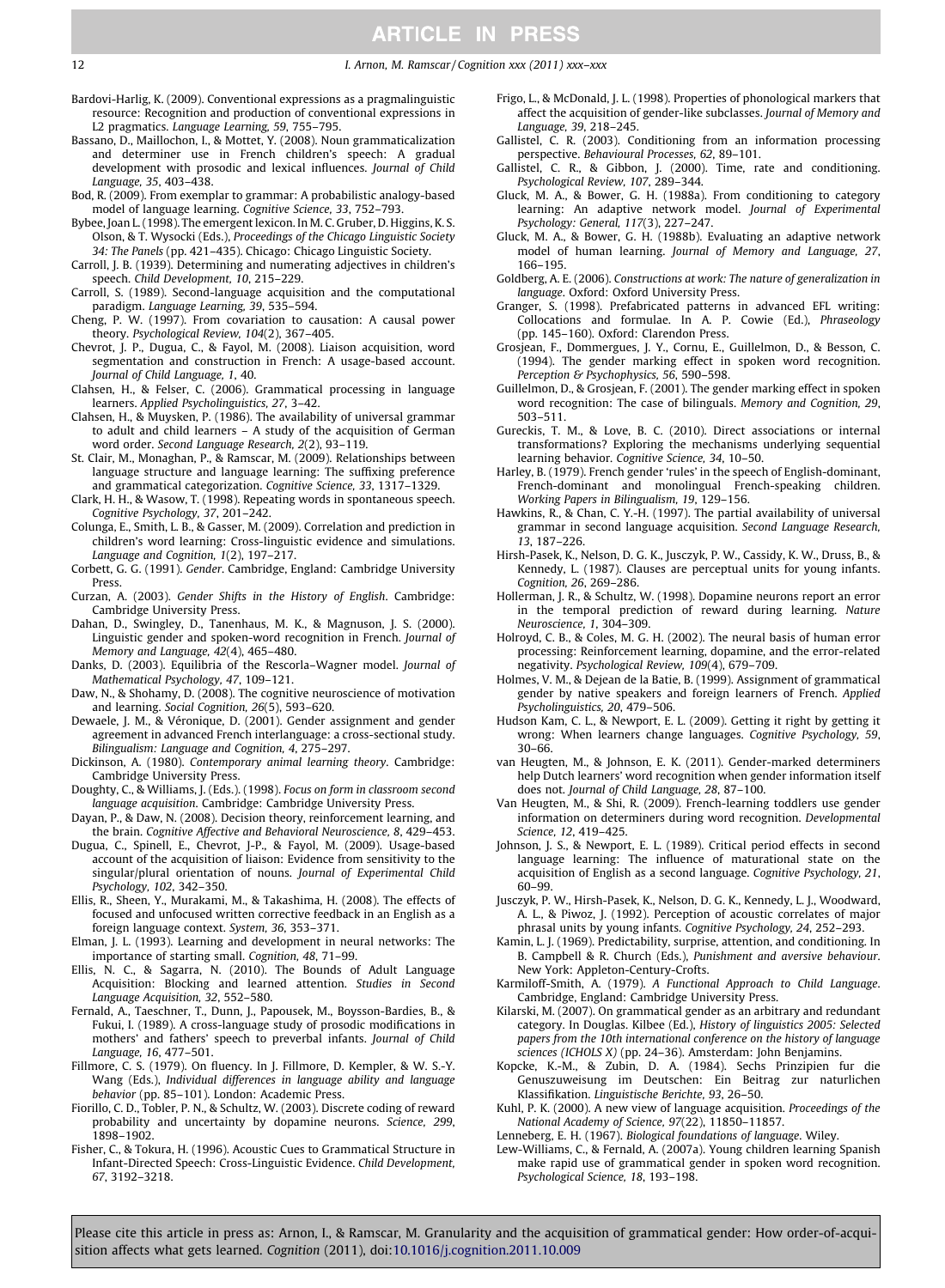- <span id="page-12-0"></span>Lew-Williams, C., & Fernald, A. (2007b). How first and second language learners use predictive cues in online sentence interpretation in Spanish and English. In H. Caunt-Nulton, S. Kulatilake, & I. Woo (Eds.). Proceedings of the 31st annual Boston university conference on language development (Vol. 2, pp. 382–393). Somerville, MA: Cascadilla Press.
- Lew-Williams, C., & Fernald, A. (2009). Fluency in using morphosyntactic cues to establish reference: How do native and non-native speakers differ? In J. Chandlee, M. Franchini, S. Lord, & G. Rheiner (Eds.). Proceedings of the 33rd annual boston university conference on language development (Vol. 1, pp. 290–301). Somerville, MA: Cascadilla Press.
- Lew-Williams, C., & Fernald, A. (2010). Real-time processing of gendermarked articles by native and non-native Spanish speakers. Journal of Memory and Language, 63, 447–464.
- Lieven, E., Pine, J., & Baldwin, G. (1997). Lexically-based learning and early grammatical development. Journal of Child Language, 24, 187–220.
- Lieven, E. V. M., Behrens, H., Speares, J., & Tomasello, M. (2003). Early syntactic creativity: A usage-based approach. Journal of Child Language, 30, 2.
- Lieven, E., Salomo, D., & Tomasello, M. (2009). Two-year-old children's production of multiword utterances: A usage-based analysis. Cognitive Linguistics, 20, 481–507.
- MacWhinney, B. (1978). The acquisition of morphophonology. Monographs of the Society for Research in Child Development, 43(1/2), 1–123.
- Mandel, D. R., Jusczyk, P. W., & Kemler Nelson, D. G. (1994). Does sentential prosody help infants to organize and remember speech information? Cognition, 53, 155–180.
- Mandel, D. R., Kemler Nelson, D. G., & Jusczyk, P. W. (1996). Infants remember the order of words in a spoken sentence. Cognitive Development, 11, 181–196.
- Maratsos, M. P. (1979). How to get from words to sentences. In D. Aaronson & R. Rieber (Eds.), Perspectives in psycholinguistics. Hillsdale, N.J.: Erlbaum.
- Marinova-Todd, S. H. (1994). The critical period in second language acquisition: The case of gender. Unpublished thesis, York University.
- Mariscal, S. (2008). Early acquisition of gender agreement in the Spanish noun phrase: Starting small. Journal of Child Language, 35, 1–29.
- McDonald, S. A., & Shillcock, R. C. (2003). Eye movements reveal the online computation of lexical probabilities. Psychological Science, 14, 648–652.
- McLaren, I. P. L., & Mackintosh, N. J. (2000). An elemental model of associative learning: I. Latent inhibition and perceptual learning. Animal Learning & Behavior, 28, 211–246.
- Montague, P. R., Hyman, S. E., & Cohen, J. D. (2004). Computational roles for dopamine in behavioural control. Nature, 431, 760–767.
- Moyer, A. (1999). Ultimate attainment in L2 phonology: The critical factors of age, motivation, and instruction. Studies in Second Language Acquisition, 21, 81–108.
- Neville, H. J., & Bavelier, D. (2001). Variability of developmental plasticity. In J. McClelland & R. Siegler (Eds.), Mechanisms of cognitive development: Behavioral and neural perspectives. Mahwah, NJ: Lawrence Erlbaum.
- Newport, E. L. (1990). Maturational constraints on language learning. Cognitive Science, 14, 11–28.
- Pawley, A., & Syder, F. H. (1980). Two puzzles for linguistic theory: Nativelike selection and nativelike fluency. In J. C. Richards & R. Schmidt (Eds.), Communicative competence (pp. 191–225). London: Longmans.
- Pearce, J. M., & Hall, G. (1980). A model for Pavlovian learning: Variations in the effectiveness of conditioned but not of unconditioned stimuli. Psychological Review, 87, 532–552.
- Peters, A. M. (1983). The units of language acquisition. Cambridge: Cambridge University Press.
- Pine, J. M., & Lieven, E. (1997). Slot and frame patterns and the development of the determiner category. Applied Psycholinguistics, 18, 123–138.
- Ramscar, M., & Gitcho, N. (2007). Developmental change and the nature of learning in childhood. Trends in Cognitive Science, 11(7), 274–279.
- Ramscar, M., Dye, M. & Yarlett, D. (2009). No representation without taxation: The costs and benefits of learning to conceptualize the environment. In Proceedings of the Analogy 09 Conference, Sofia, Bulgaria.
- Ramscar, M., Dye, M., Popick, H. M., & O'Donnell-McCarthy, F. (2011). The Enigma of number: Why children find the meanings of even small number words hard to learn and how we can help them do better. PLoS ONE, 6, e22501. doi:[10.1371/journal.pone.0022501.](http://dx.doi.org/10.1371/journal.pone.0022501)
- Ramscar, M., Dye, M., Witten, J., & Klein, J. (2012). Dual routes to cognitive flexibility: learning and response conflict resolution in the dimensional change card sort task. Child Development.
- Ramscar, M., & Yarlett, D. (2007). Linguistic self-correction in the absence of feedback: A new approach to the logical problem of language acquisition. Cognitive Science, 31, 927–960.
- Ramscar, M., Yarlett, D., Dye, M., Denny, K., & Thorpe, K. (2010). The feature-label-order effect in symbolic learning. Cognitive Science.
- Rescorla, R. A. (1968). Probability of shock in the presence and absence of CS in fear conditioning. Journal of Comparative & Physiological Psychology, 66, 1–5.
- Rescorla, R. A. (1988). Pavlovian conditioning: It's not what you think it is. American Psychologist, 43(3), 151–160.
- Rescorla, R. A., & Wagner, A. R. (1972). A theory of Pavlovian conditioning: Variations in the effectiveness of reinforcement and nonreinforcement. In A. H. Black & W. F. Prokasy (Eds.), Classical conditioning II: Current research and theory (pp. 64-99). New York: Appleton-Century-Crofts.
- Rogers, M. (1987). Learners' difficulties with grammatical gender in German as a foreign language. Applied Linguistics, 8, 48–74.
- Rosenblatt, F. (1959). Two theorems of statistical separability in the Perceptron. In V. Blake & A. M., Uttley (Eds.), Mechanisation of thought processes: Proceedings of a symposium held at the National Physical Laboratory (pp. 419-456). London: Her Majesty's Stationery **Office**
- Rudy, J. W. (1974). Stimulus selection in animal conditioning and pairedassociate learning: Variations in the associative process. Journal of Verbal Learning & Verbal Behavior, 13, 282–296.
- Sabourin, L., Stowe, L. A., & de Haan, G. J. (2006). Transfer effects in learning a second language grammatical gender system. Second Language Research, 22(1), 1–29.
- Saffran, J. R. (2001). The use of predictive dependencies in language learning. Journal of Memory and Language, 44, 493–515.
- Saffran, J. R., Aslin, R. N., & Newport, E. L. (1996). Statistical learning by 8 month-old infants. Science, 274, 1926–1928.
- Saffran, J. R., Johnson, E. K., Aslin, R. N., & Newport, E. L. (1999). Statistical learning of tone sequences by human infants and adults. Cognition, 70, 27–52.
- Scherag, A., Demuth, L., Roesler, F., Neville, H. J., & Roeder, B. (2004). The effects of late acquisition of L2 and the consequences of immigration on L1 for semantic and morpho-syntactic language aspects. Cognition, 93, B97–B108.
- Schultz, W., & Dickinson, A. (2000). Neural coding of prediction errors. Annual Review of Neuroscience, 23, 473–500.
- Schultz, W. (2006). Behavioral theories and the neurophysiology of reward. Annual Review of Psychology, 57, 87–115.
- Schultz, W., Dayan, P., & Montague, R.-R. (1997). A neural substrate of prediction and reward. Science, 275, 1593–1599.
- Shannon, C. E. (1948). A mathematical theory of communication. Bell System Technical Journal, 27, 379–423. 623–656.
- Siegel, S. G., & Allan, L. G. (1996). The widespread influence of the Rescorla–Wagner model. Psychonomic Bulletin and Review, 3(3), 314–321.
- Singleton, J. L., & Newport, E. L. (2004). When learners surpass their models: The acquisition of American sign language from inconsistent input. Cognitive Psychology, 49, 370–407.
- Slobin, D. I. (1985). The crosslinguistic study of language acquisition (Vol. 1). The Data Erlbaum.
- Smith, L. B., Colunga, E., & Yoshida, H. (2010). Knowledge as process: Cued attention and children's novel noun generalizations. Cognitive Science, 34, 1287–1314.
- Soderstrom, M., Seidl, A., Kemler Nelson, D. G., & Jusczyk, P. W. (2003). The prosodic bootstrapping of phrases: Evidence from prelinguistic infants. Journal of Memory and Language, 49, 249–267.
- Stadthagen-Gonzalez, H., & Davis, C. J. (2006). The Bristol norms for age of acquisition, imageability and familiarity. Behavior Research Methods, 68, 598–605.
- Thompson-Schill, S., Ramscar, M., & Chrysikou, M. (2009). Cognition without control: When a little frontal lobe goes a long way. Current Directions in Psychological Science, 8(5), 259–263.
- Tomasello, M. (2003). Constructing a language: A usage-based theory of language acquisition. Harvard University Press.
- Tulving, E., & Thompson, D. M. (1973). Encoding specificity and retrieval processes in episodic memory. Psychological Review, 80, 352–373.
- Twain, M. (1880). The awful German language (Appendix D). In M. Twain (Ed.), A tramp abroad (pp. 390–402). Hartford, CT: American Publishing.
- Vanlancker-Sidits, D. (2003). Auditory recognition of idioms by native and nonnative speakers of English: It takes one to know one. Applied Psycholinguistics, 24, 45–57.
- Vigliocco, G., Antonini, T., & Garrett, M. F. (1997). Grammatical gender is on the tip of Italian tongues. Psychological Science, 8(4), 314–317.